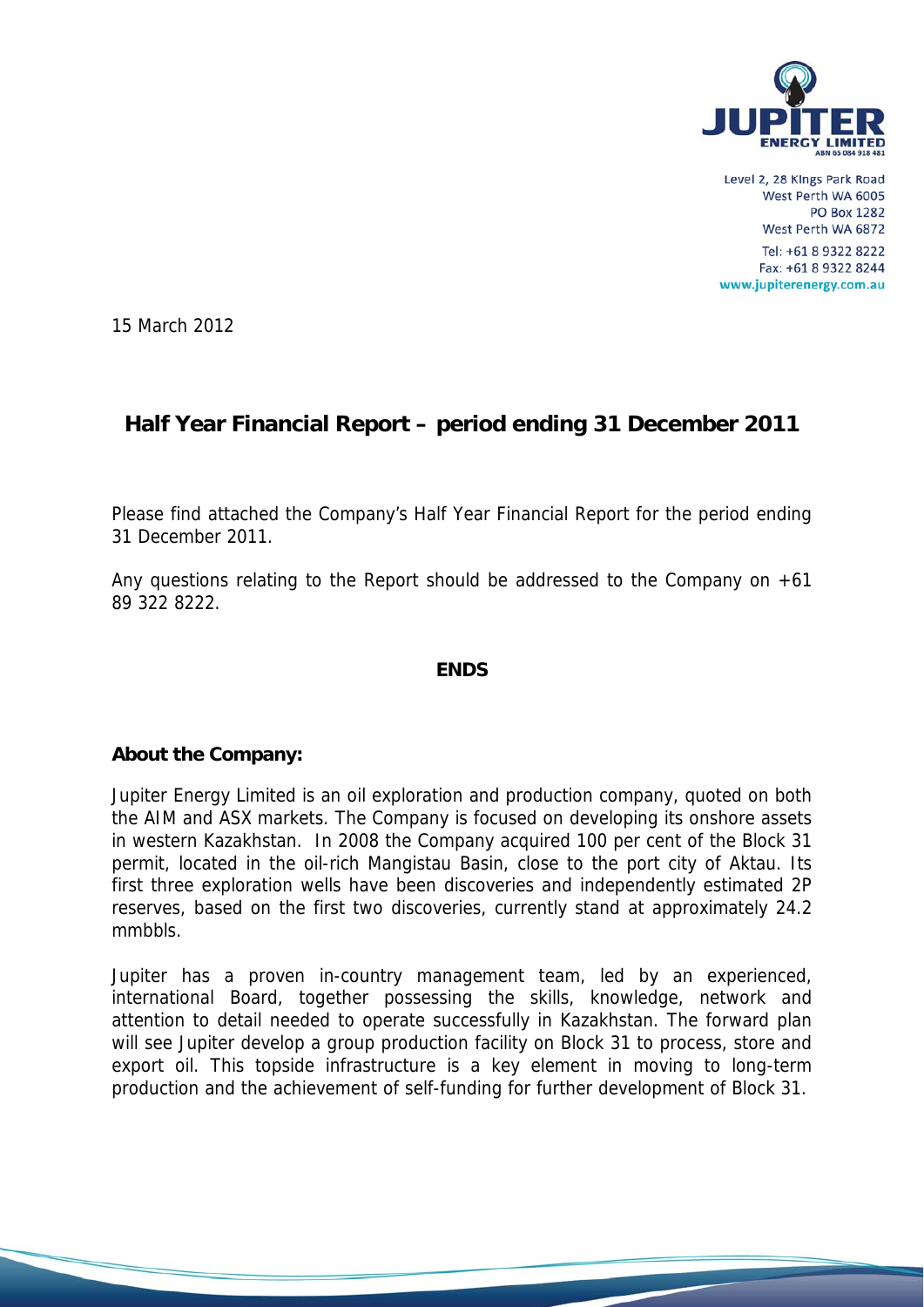

# **HALF YEAR FINANCIAL REPORT**

**31 DECEMBER 2011**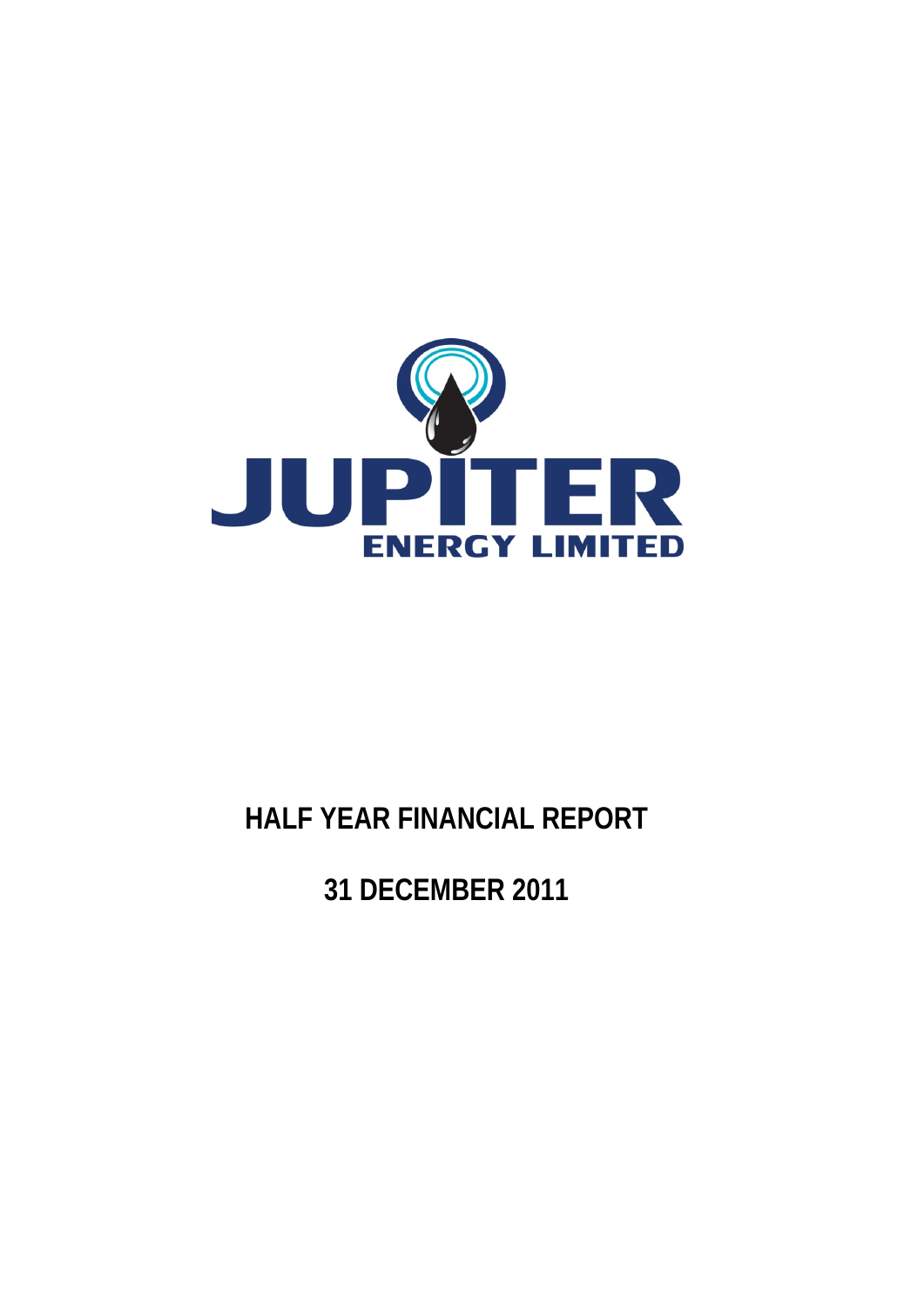# **CORPORATE DIRECTORY**

#### **Directors and Officers**

*Geoff Gander Executive Chairman/CEO* 

*Alastair Beardsall Non-Executive Director* 

*Baltabek Kuandykov Non-Executive Director* 

*Scott Mison Executive Director/Company Secretary* 

#### **Principal and Registered Office**

Level 2, 28 Kings Park Road PO Box 1282 West Perth West Perth Western Australia 6005 Western Australia 6872

| info@jupiterenergy.com.au |
|---------------------------|
| www.jupiterenergy.com.au  |
|                           |

# **Auditors**

Ernst & Young 11 Mounts Bay Road Perth, Western Australia 6000

Telephone +61 8 9429 2222 Facsimile +61 8 9429 2436

# **Bankers**

National Australia Bank Limited Perth Central Business Banking Centre UB13.03, 100 St Georges Terrace Perth WA 6000

#### **Share Registry**

Computershare Investor Services Pty Ltd Level 2, 45 St George's Terrace Perth, Western Australia 6000

| Telephone | 1300 557 010 (within Australia)     |
|-----------|-------------------------------------|
|           | +61 3 9415 4000 (outside Australia) |
| Facsimile | +61 8 9323 2033                     |
| Website   | www.computershare.com               |

#### **ASX Code**

Jupiter Energy Limited shares are listed on the Australian Securities Exchange under the code JPR and on the Alternative Investment Market under the code JPRL.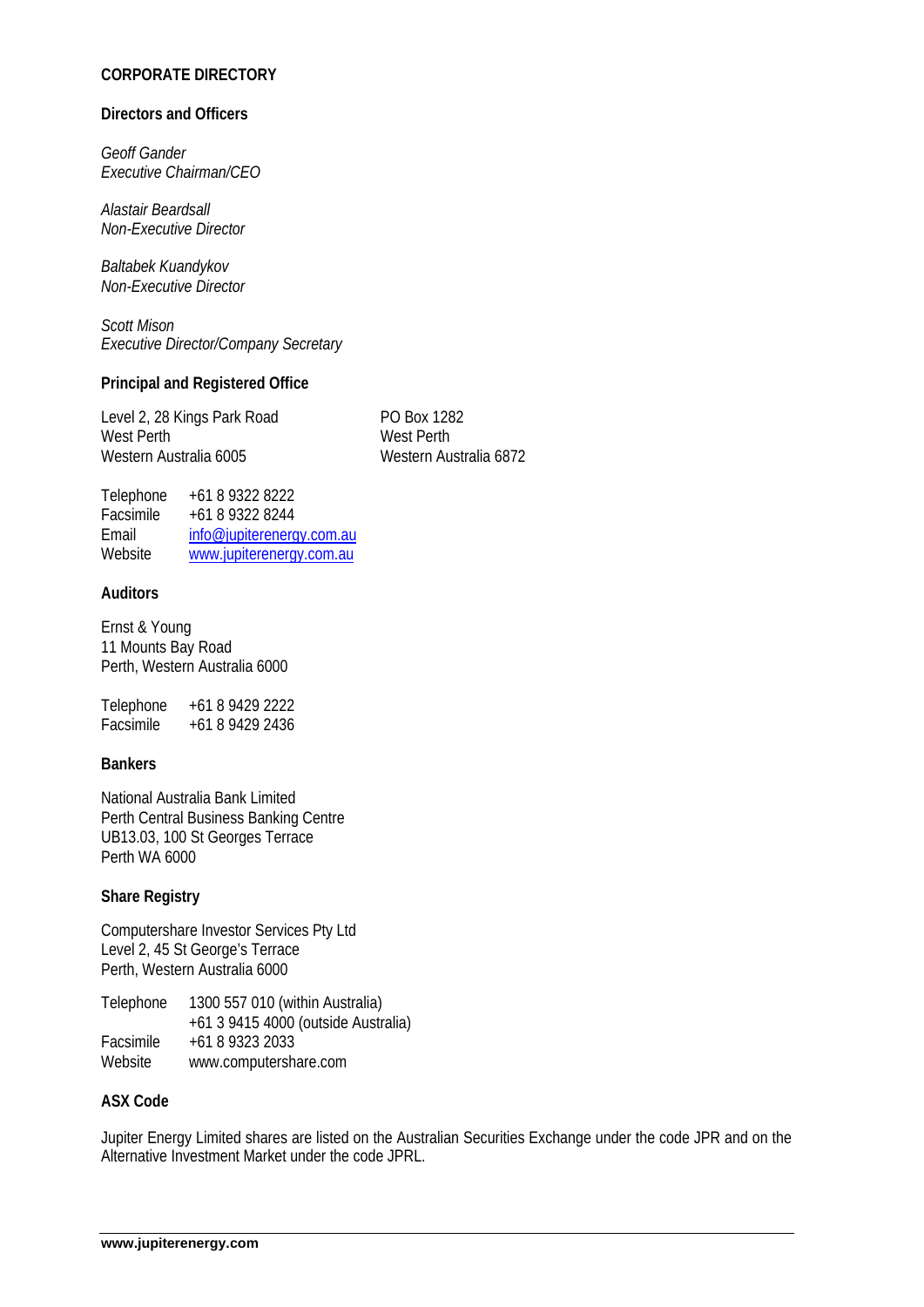# **DIRECTORS' REPORT**

Your directors submit the financial report of the consolidated entity for the half-year ended 31 December 2011.

#### **Directors**

The names of directors who held office during or since the end of the half-year:

| Name                  | Date of Appointment/Retirement     |
|-----------------------|------------------------------------|
| Mr Geoff Gander       | Appointed Director 27 January 2005 |
| Mr Alastair Beardsall | Appointed Director 5 October 2010  |
| Mr Baltabek Kuandykov | Appointed Director 5 October 2010  |
| Mr Scott Mison        | Appointed Director 31 January 2011 |

The directors have been in office since the beginning of the period unless otherwise stated.

#### **Operating Results**

This review covers the 6 months from 1 July 2011 to 31 December 2011 and includes any significant events that have occurred between 1 January 2012 and the release date of this report.

Total production for the period was 11,739 barrels with production largely being in November and December 2011.

The consolidated loss for the period after income tax was \$2,024,051 (2010:\$ 3,248,349).

At the end of December 2011, cash levels were \$4,597,275 (2010: \$8,972,820). Assets increased to \$45,042,499 (2010: \$34,412,938) and equity increased to \$40,554,781 (2010: \$33,083,486).

# **Review of Operations**

This financial year continues to see good progress being made by Jupiter Energy Limited (JPR and/or the Company) as we continued to make the transition from pure oil explorer to that of explorer and producer (E&P).

During the second half of calendar 2011 the Company drilled its 2011 commitment well: J-51. This was the third of the commitment wells on Block 31 and like the 2009 and 2010 commitment wells before it (J-50 and J-52), J-51 was a commercial discovery.

In November 2011, the Company spudded the first of its two 2012 commitment wells (J-53) and results released during the first quarter of 2012 confirmed that this well was also a commercial discovery meaning that all four exploration wells drilled on Block 31 since 2009 have been discoveries.

This success demonstrates that the Company continues to make solid progress. In-order to achieve such progress we have established a significant presence in country with 33 full time members of staff based in Aktau, all of whom are Kazakh nationals. We are delighted with this achievement and believe it demonstrates the strong commitment that Jupiter Energy has to the Kazakh oil & gas industry.

This commitment was, in part, acknowledged when the Ministry of Oil & Gas approved the extension of Block 31 in July 2011 thereby increasing the permit size from  $~-63$ km<sup>2</sup> to  $~-123$ km<sup>2</sup> and providing the Company with a range of potential new exploration leads. As part of the extension process, the Company committed to acquire 3D seismic over this new acreage before the end of 2012. This work was in fact commenced soon after the extension was granted and was completed by December 2011, a year in advance of the commitment date. The new data has now been processed and interpreted and several new prospects identified.

The 1<sup>st</sup> well to be drilled on this new area will be the final commitment well (J-55) and this will spud during 2012.

During the reporting period, the Company also completed its listing on the London Alternative Investment Market (AIM) in November 2011 and whilst liquidity in shares remains low on this exchange, there is no doubt that the AIM listing and the time put into presentations and meetings with potential investors (both retail and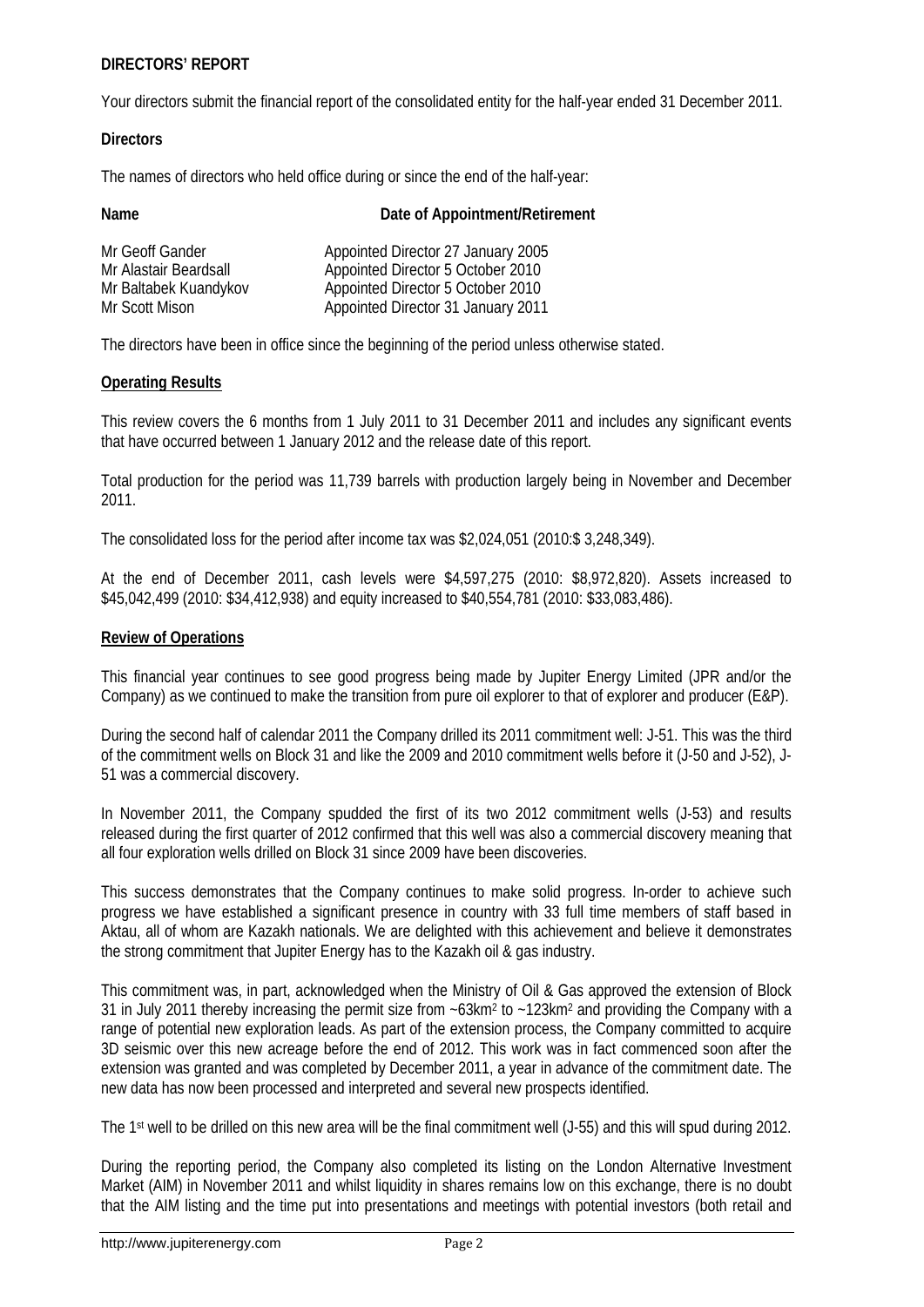institutional) has helped lift the profile of the Company in the London capital markets. This work should ensure the Company has a sound platform on which to build investor interest in 2012 and beyond.

# **Cornerstone Investors:**

The Waterford Group (Waterford) and Soyuzneftegas Capital (SNG) continued to show strong support for the Company during the period, building their respective holdings to ~30% and ~10% with SNG also providing a \$US3.45m Convertible Note in September 2011. These funds were required to meet the 12 month working capital commitment requirements for the AIM listing and it is expected that SNG will convert this note to equity sometime in 2012.

In total the two companies have now invested some \$A20 million in Jupiter Energy and continue to support the Company at both Board and Operational levels.

# **Board and Management Structure:**

The Board of the Company remains in place with Chairman/CEO Geoff Gander now based in London and Executive Director/CFO Scott Mison based in Perth. Alastair Beardsall and Baltabek Kuandykov remain as Non-Executive Directors, with both of them providing additional support and assistance as required.

Within Kazakhstan, the Company appointed Gamal Kulumbetov as Managing Director in August 2011. Gamal's responsibility is the overall management of the Block 31 operations and as well as the ongoing development of open communication with the key regional and state bodies that regulate the oil and gas industry in Kazakhstan to ensure these parties are aware of the Company's commitment to its Kazakh focussed venture.

The Aktau based management team put in place in late 2010/early 2011 reports into Gamal and is made up of the Finance Director, the Legal Director, the Technical Director and the Chief Geologist. This group and the members of staff reporting through to them is now 100% Kazakh and has grown into an accomplished team with an excellent track record in terms of drilling success, financial management, legal compliance and the compilation of robust geological data.

# **Operations:**

# *J-51 Well:*

The J-51 well was the Company's 2011 Commitment Well. The surface location for J-51 was 2 km southwest from J-50 and 1.7 km northwest from J-52 and the location was designed to evaluate the prospectivity of the primary Triassic and secondary Jurassic targets within the structure now known as Akkar East.

On 1 August 2011 the Company announced the spudding of the J-51 exploration well and on 22 September 2011 confirmed that target depth had been reached and open hole logging completed. Analysis of these open hole logs, carried out by independent consulting firm Reservoir Evaluation Services LLC (RES), confirmed that the thickness of the mid Triassic primary objective was 123m of gross and 83m of net oil pay. The net/gross analysis was based on cut-offs of 3.8% for porosity and 50% for oil saturation. These results were consistent with the Company's well prognosis.

Production casing was run and a more cost-effective service rig used to perforate and stimulate the well in preparation for up to a maximum of 3 months of flow testing. As with all the exploration wells, oil produced during this period was sold into the domestic market. Pricing for domestic oil is currently approximately \$US42 per barrel at the well head with all transport and logistics costs being borne by the buyer.

The J-51 well produced on a 9mm choke at a stabilised rate of over 600 bopd. A range of data was collected over the production testing period and will be used to prepare an updated reserve estimate for the Akkar East field. The well was shut in on 4 February 2012 and an application will be submitted to the relevant regulatory authorities for the well to be granted a Trial Production Licence. This application will be lodged after the gathering of results from the J-53 exploration well. The J-53 results will also be gathered during its production testing phase.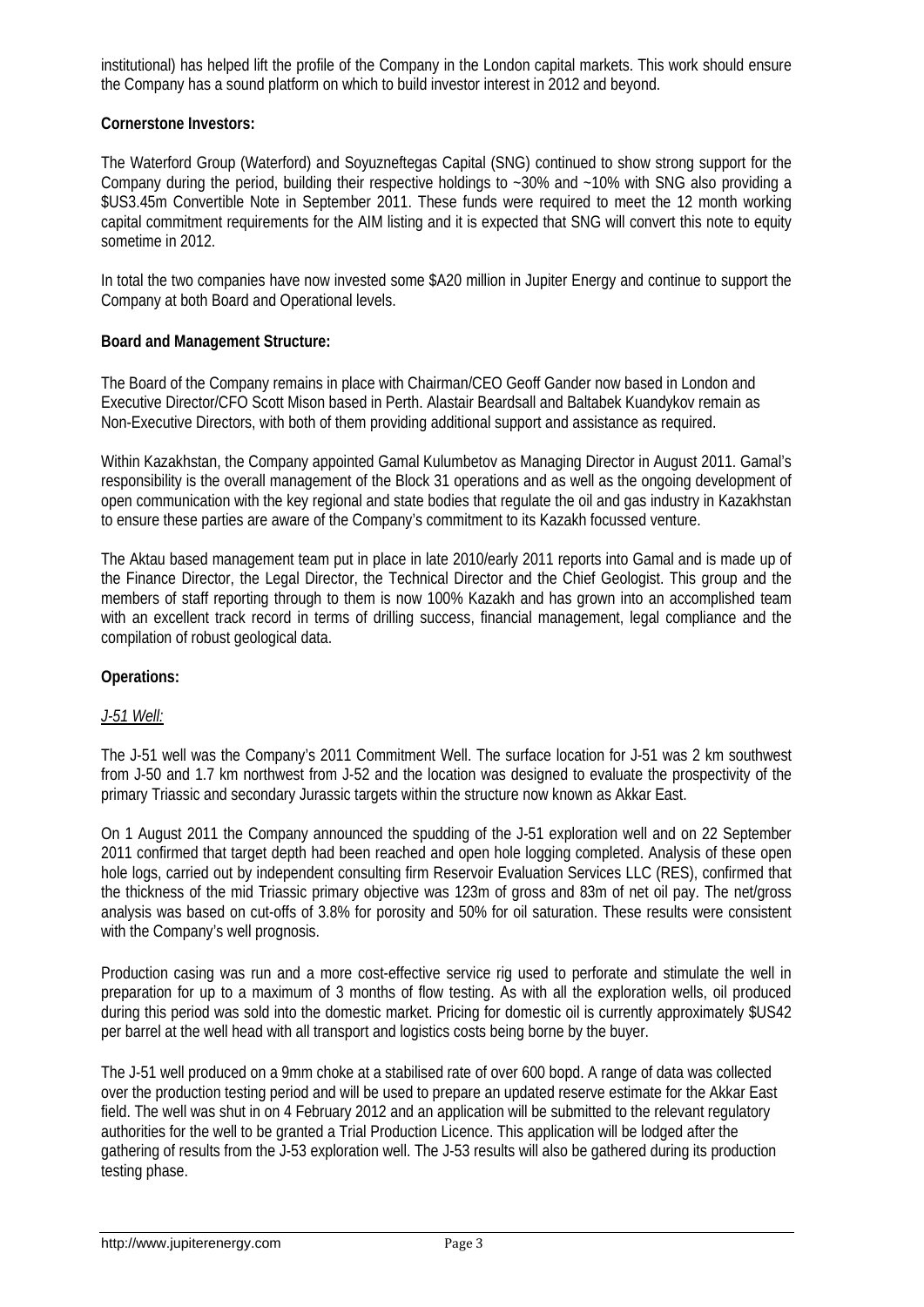# *J-53 Well:*

J-53 is the Company's fourth exploration well and the first of its two 2012 commitment wells on Block 31. The well is located 2.8 km southeast of the J-52 well and increases the known areal extent of the Akkar East field.

The J-53 well was planned as a vertical well to intersect a secondary Jurassic clastic reservoir target and a primary Mid-Triassic carbonate reservoir target before drilling to a planned total depth of approximately 3,200m true vertical depth. The Company acquired core samples in the primary and secondary reservoir targets while drilling the well.

Local Kazakh drilling contractor FracJet was again engaged to drill the well and used the same ZJ-40 rig as used previously for the J-51 and J-52 wells.

The well spudded on 25 November 2011 and on 25 January 2012 the Company announced that the J-53 well had taken a total of 58 days to drill and reached a total depth of 3,113m. Open hole logs were run and production casing and cement completed. Operational progress and geological results were consistent with the Company's expectations.

Hydrocarbon shows while drilling, including a core in the reservoir zone, and subsequent open hole wireline logs all indicated hydrocarbons in the Triassic reservoir. The open hole logs indicate good levels of oil saturation and porosity, similar to the proved producing zones in J-50, J-51 and J-52.

Analysis by independent consulting firm RES confirmed approximately 87m of gross and 56m of net pay at the Middle Triassic carbonate reservoir unit, the primary reservoir objective in the well . The cut-offs used were again 3.8% for porosity and 50% for oil saturation. The reservoir appears to be oil on rock and well above the already identified Akkar East oil water contact.

Results from the slightly shallower Jurassic Z-Sand indicated three oil saturated sands which also looked encouraging. Further analysis of this zone will be carried out with testing considered at a later date.

The Company has demobilised the drilling rig and mobilised a smaller and more cost-effective service rig to complete and test the well. The forward plan for J-53 is to stimulate and flow test the well for up to a maximum of ninety days during which time flow rates and reservoir pressures will be measured for various choke sizes and fluid samples collected for analysis. The commencement of this completion work is running approximately three weeks behind schedule with weather conditions delaying the arrival of the contractor to site due to an overrun in their previous assignment. Flow testing results are expected during April 2012.

Once the 90 day production testing period is completed, the well will be shut in and an application will be submitted to the relevant regulatory authorities for a Trial Production Licence.

# *J-50 and J-52 Wells:*

The Company announced on 3 October 2011 that the Kazakh Central Development Committee (CDC) had approved applications for Trial Production Licences for both the J-50 and J-52 exploration wells. The Trial Production Licences are issued for a maximum three (3) year duration once production has commenced and allow the Company to concurrently produce oil from the J-50 and J-52 wells while completing the planning and implementation of the necessary surface infrastructure required to develop the discoveries for long term production.

Whilst the CDC approval is a major milestone in the process, a number of regulatory steps still needed to be completed before both wells could be brought onto production. These included emission permits for the wells and the approval process for these was lengthier than expected.

On 16 February 2012, the Company received written confirmation that the gas utilisation permit had been approved by the Ministry for J-50 and J-52. The final paperwork is expected to be completed during March and TPL production from both J-50 and J-52 should commence during April 2012.

These wells should have combined production of approximately 600 bopd and provide monthly sales revenue of ~\$US750,000 based on current domestic oil prices and this revenue will be increased by sales from the J-53 well which are also expected to commence in April 2012.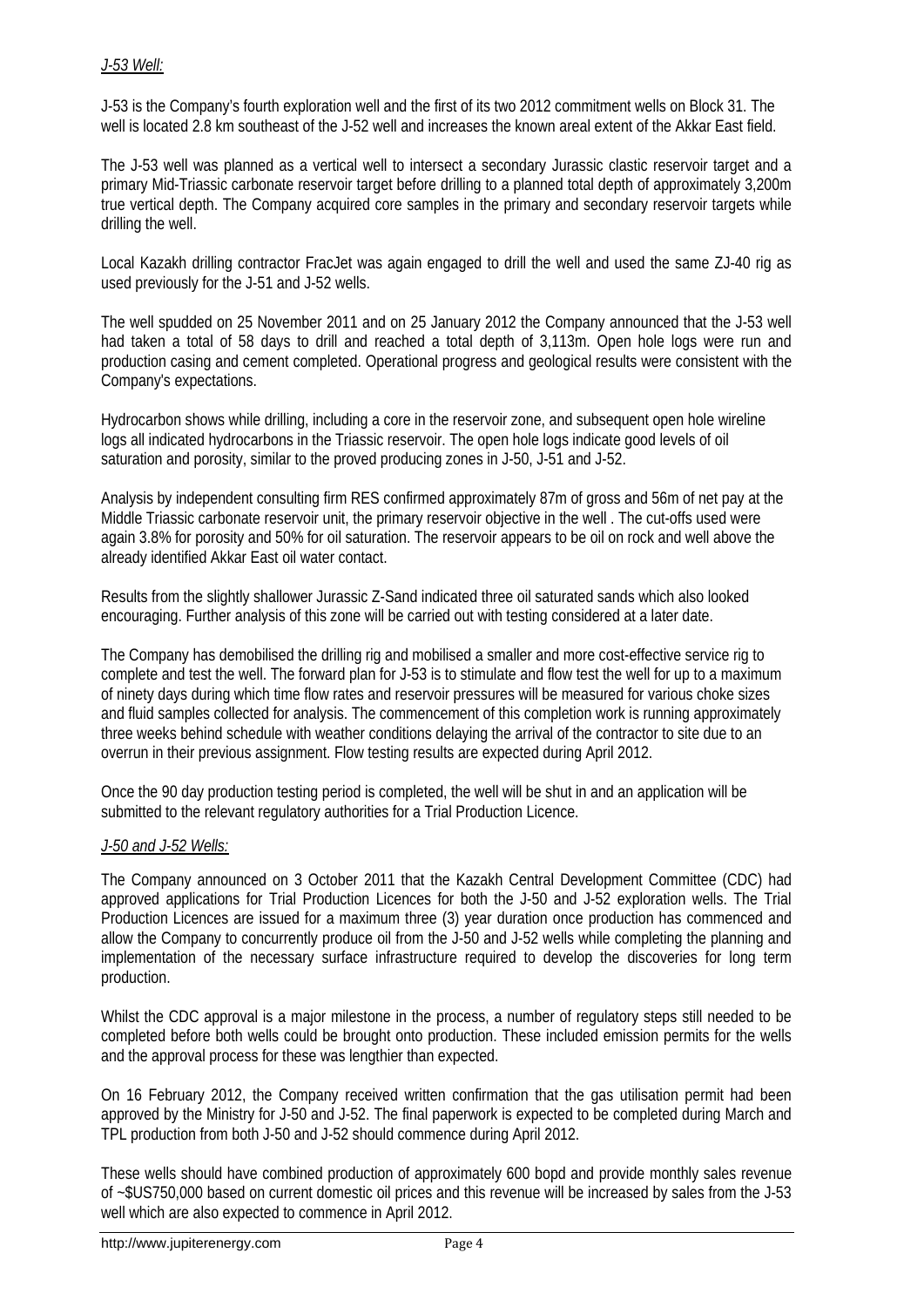# *Exploration and New Ventures*

The 3D seismic acquired over the additional acreage in the south of the extended Block 31 boundary has been interpreted and several of the prospects identified are being matured to drill-ready status; it is anticipated that the second of the 2012 commitment wells will be drilled on this area.

The Company continues to review new opportunities for growth and believes further extension of the Block 31 territory is possible as some of the surrounding land remains un-licenced. Other new opportunities being evaluated can be characterised as Block 31 look-a-likes, namely early-stage exploration acreage with reasonable work commitments.

# **Independent Reserves Update:**

2P reserves after the drilling of J-50 and J-52 wells were independently estimated at 24.2 million barrels of oil (mmbbls) and a new independent reserves report will be prepared to include the results of all four wells drilled on Block 31: J-50, J-52, J-51 and J-53. The results from the next independent reserves report should be published during the second quarter of 2012.

# **Block 31 Work Commitments:**

The Company is current with its drilling obligations under the Block 31 contract; the J-51 well completed the obligations for 2011 and the Company has now completed J-53 the first of its two commitment wells for 2012. The second 2012 commitment well, J-55, will be completed during 2012. After J-55 is drilled there are no further work obligations due under Block 31's current 6 year exploration licence which runs through to December 2012.

Going forward, the Company will shortly lodge an application for a prolongation of the Block 31 Exploration Licence from December 2012 to December 2014. This will be the first of the two prolongations the Company is allowed to make under the contract, with the second extension being for the period December 2014 to December 2016.

On granting of the prolongation, further exploration and development wells are expected to be drilled on Block 31 and the type, quantum, timing and location of these wells will be determined by the Company. There are likely to be several more exploration wells targeting more oil reserves in the new acreage to the south, but there will also be a continued focus on growing the existing Akkar East production profile through the drilling of several appraisal/development wells on that field.

The Company will advise shareholders on the future drilling programme at the appropriate time.

#### **Further Block 31 Area Extension:**

The Company intends lodging an application for to extend Block 31. It is expected that as part of this application the Company will need to make a commitment to acquire 3D seismic over this new area and, potentially, to drill further exploration wells. The Company will provide updates on the progress being made with this application as appropriate.

#### **Capital Management:**

Further injection of capital will be required before the development of Block 31 will reach self-funding.

It was anticipated that a capital raising would have been carried out at the time of the AIM listing in the fourth quarter of 2011, but the fragility of global capital markets led to the deferment of this plan. The equity capital markets remain quiet and the current market capitalisation of Jupiter Energy makes a major fund raising unattractive to our existing shareholders.

The Company is planning a capital raise in mid-2012 of sufficient size to achieve the following objectives of (i) putting the J51 and J53 wells on Trial Production (ii) drilling of the J-55 well, and, assuming it is a discovery, completion, testing and applying for a Trial Production Licence. Given the state of the capital markets, and current market capitalisation of Jupiter, the new funds are likely to be raised by means of a rights issue; a further announcement on future funding will be made at the appropriate time.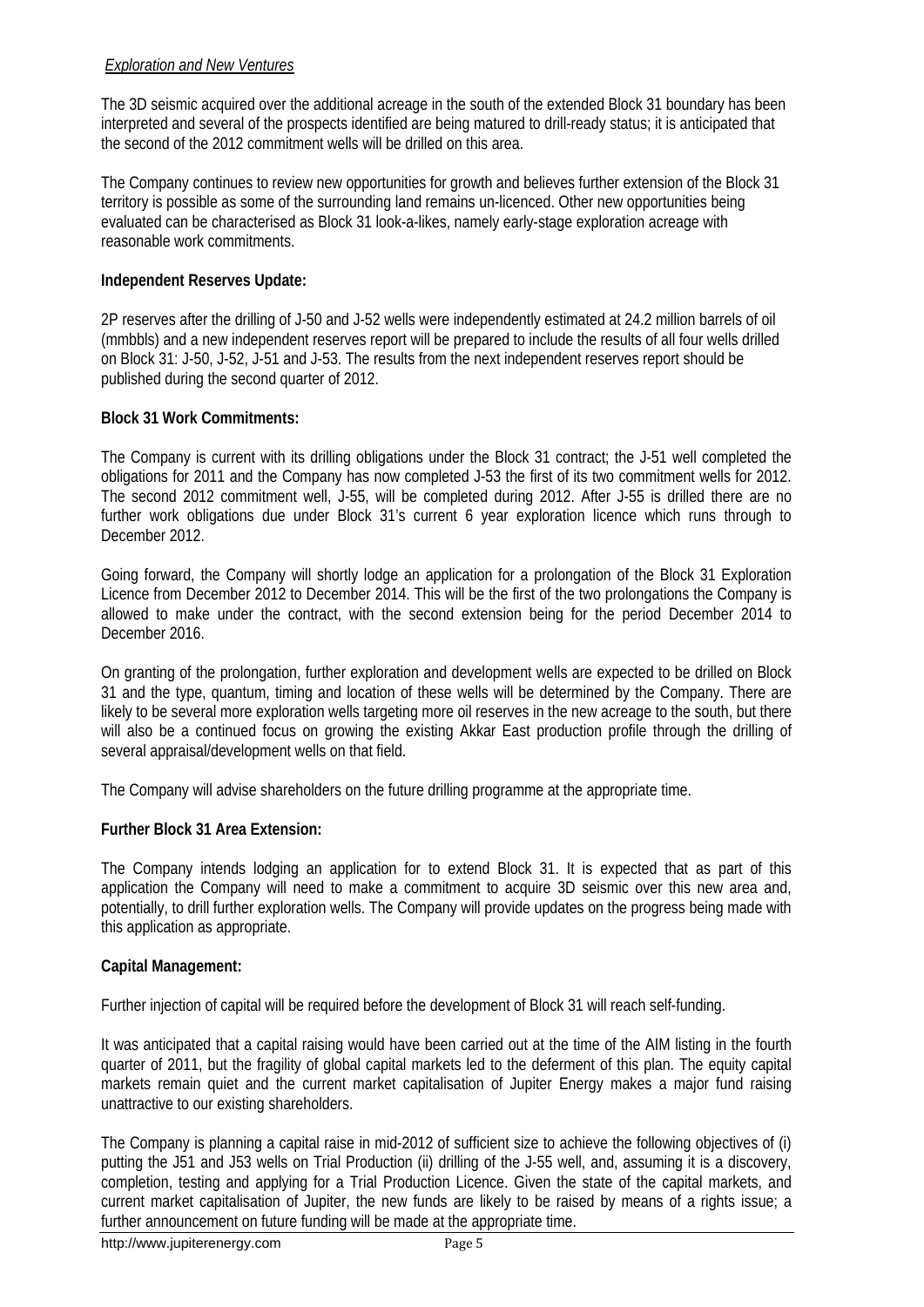Following the mid-year capital raise and completion of the objectives set out above, the directors will consider all available options for financing the further development of the East Akkar field to the stage where export oil sales are being achieved and the permit is self-funding; these options may include the further issue of new equity, reserve based debt, convertible debt or a combination of these various instruments.

### **Summary:**

The changes made at both the Board and Operations level in late 2010 have proved to be extremely beneficial by increasing the efficiency and effectiveness of our in-country operations. The drilling results continue to confirm the prospectivity of the Block 31 permit and whilst the delays in the granting of the requisite approvals to commence production have been frustrating, the goal of developing Jupiter Energy into a full cycle E&P company with a meaningful production profile and sizeable 2P reserves base remains on track.

# **Competent Persons Statements:**

# General

Keith Martens, BSc Geology and Geophysics, with over 35 years' oil & gas industry experience, is the qualified person who has reviewed and approved the technical information contained in this report.

# Independent Reserves

The information in this report which relates to independent Triassic oil reserves (1P, 2P, 3P) and prospective resource (P90, P50, P10) is based on information compiled by Senergy Limited, an international oil & gas consulting company that specialises in oil & gas reserve estimations. Senergy Limited has sufficient experience which is relevant to reserve estimations and to the specific exploration permit in Kazakhstan to qualify as competent to verify information pertaining to the Triassic oil reserves (1P, 2P, 3P) and prospective resource (P90, P50, P10). Senergy Limited has given and not withdrawn its written consent to the inclusion of its name and the Triassic 1P, 2P, 3P reserves and prospective resource (P90, P50, P10) figures in the form and context in which they appear in this report. Senergy Limited has no material interest in the Company.

The information in this report which relates to Triassic prospective resources (P50) and open hole logging interpretation is based on information compiled by Reservoir Evaluation Services LLP (RES), a Kazakh based oil & gas consulting company that specialises in oil & gas reserve estimations. RES has sufficient experience which is relevant to oil & gas reserve estimation and open hole logging analysis and to the specific permit in Kazakhstan to qualify as competent to verify the information pertaining to the Triassic prospective resource (P50) and open hole logging analysis. RES has given and not withdrawn its written consent to the inclusion of the Triassic prospective resource (P50) figure or open hole logging analysis in the form and context in which they appear in this report. RES has no material interest in the Company.

#### *Auditor's Independence Declaration*

In accordance with section 307C of the Corporations Act 2001, the Directors have obtained a declaration of independence from Ernst & Young, the consolidated entity's auditors. The independence declaration is included at page 7 of the financial report.

Dated at West Perth on 15 March 2012.

This report is signed in accordance with a resolution of the Board of Directors.

**G A Gander Executive Chairman/CEO**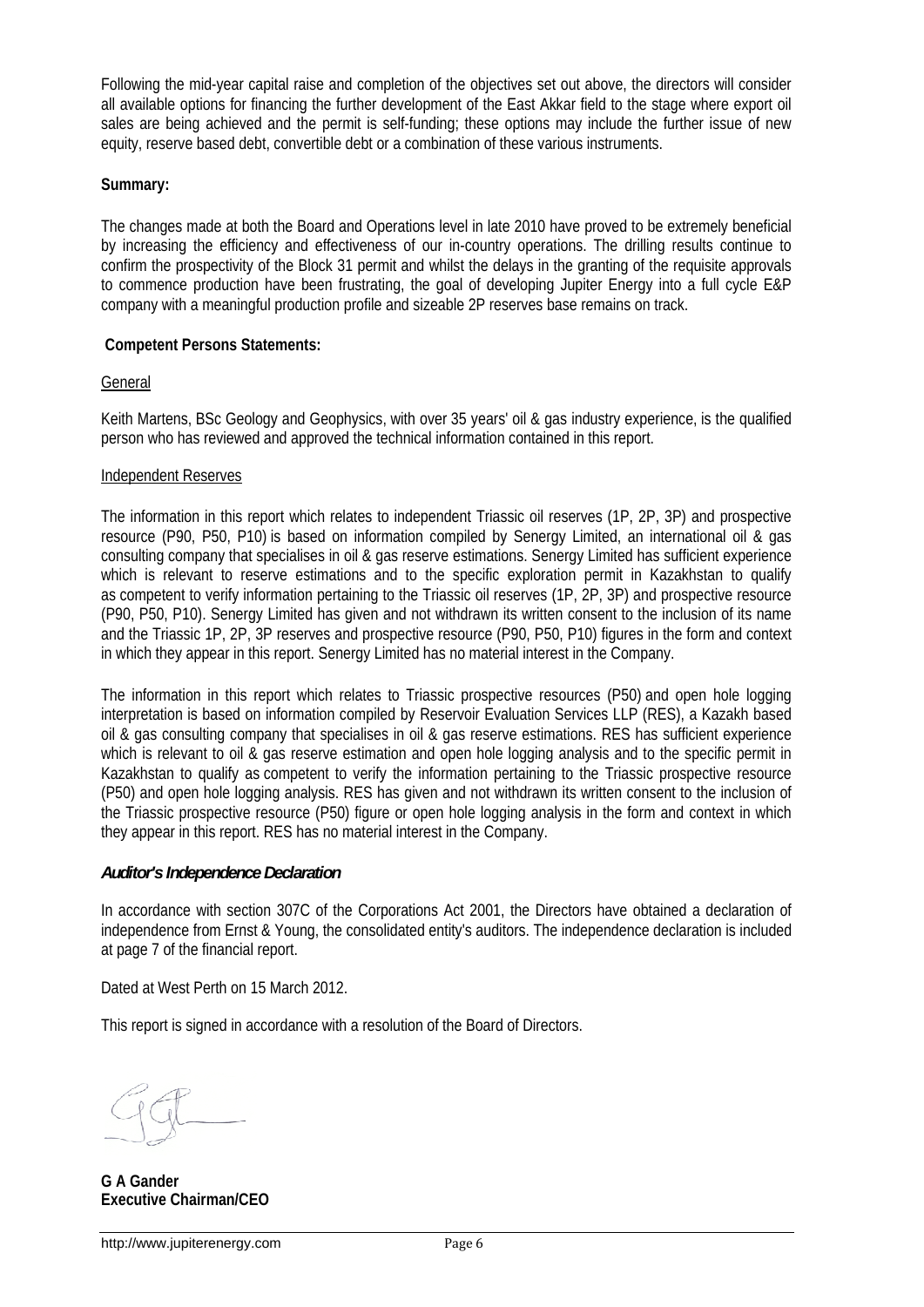

Ernst & Young Building Errist & Foung Bunding<br>11 Mounts Bay Road<br>Perth WA 6000 Australia GPO Box M939 Perth WA 6843

Tel: +61 8 9429 2222 Fax: +61 8 9429 2436 www.ey.com/au

# **Auditor's Independence Declaration to the Directors of Jupiter Energy Limited**

In relation to our review of the half-year financial report of Jupiter Energy Limited for the year ended 31 December 2011, to the best of my knowledge and belief, there have been no contraventions of the auditor independence requirements of the *Corporations Act 2001* or any applicable code of professional conduct.

nerey

Ernst & Young

R J Curtin Partner Perth 15 March 2012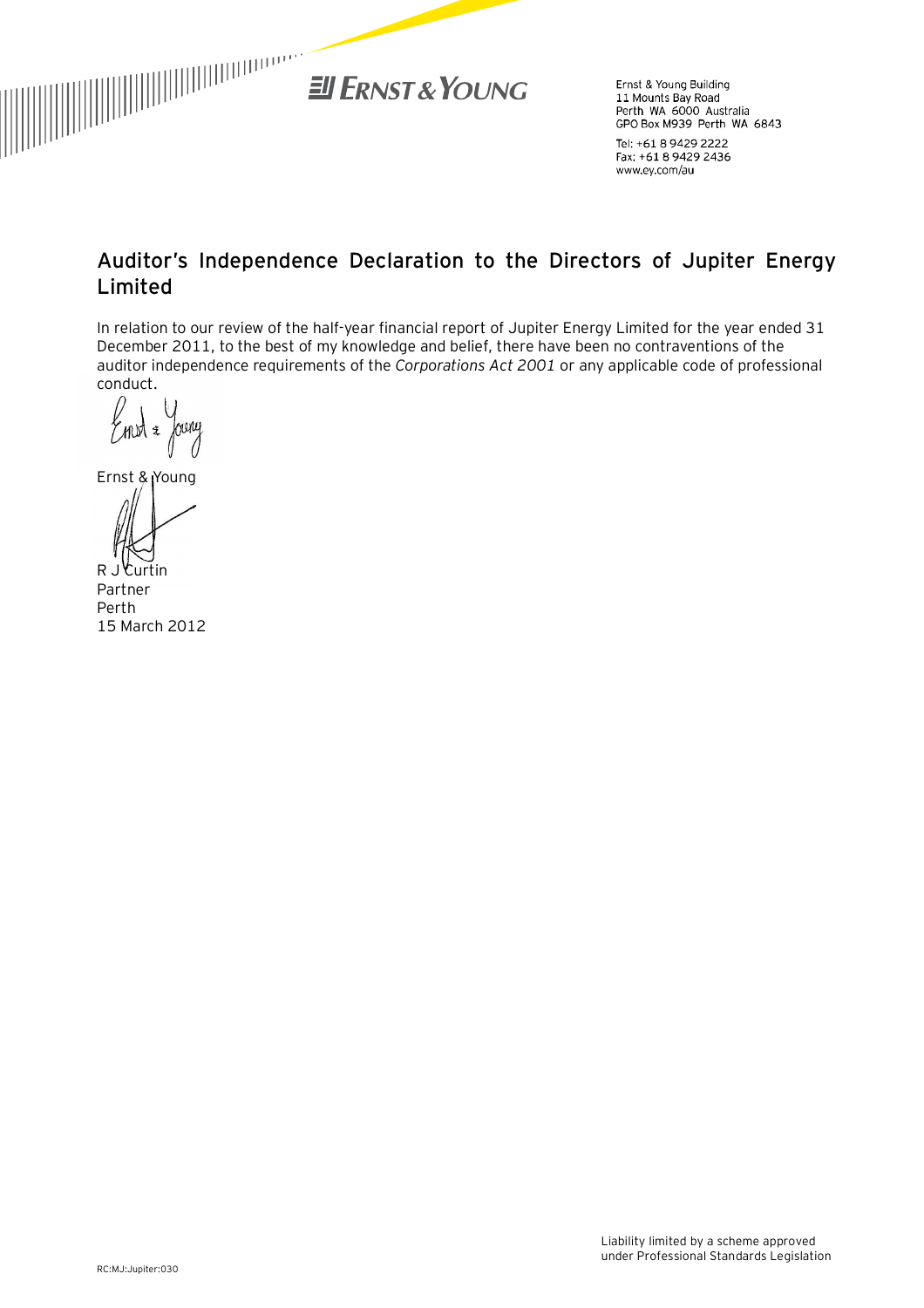

Frnst & Young Building 11 Mounts Bay Road Perth WA 6000 Australia GPO Box M939 Perth WA 6843

Tel: +61 8 9429 2222 Fax: +61 8 9429 2436 www.ey.com/au

To the members of Jupiter Energy Limited

# **Report on the Half-Year Financial Report**

We have reviewed the accompanying half-year financial report of Jupiter Energy Limited, which comprises the statement of financial position as at 31 December 2011, the statement of comprehensive income, statement of changes in equity and statement of cash flows for the half-year ended on that date, and other explanatory information, and the directors' declaration of the consolidated entity comprising the company and the entities it controlled at the half-year end or from time to time during the half-year.

# Directors' Responsibility for the Half-Year Financial Report

The directors of the company are responsible for the preparation of the half-year financial report that gives a true and fair view in accordance with Australian Accounting Standards and the *Corporations Act 2001* and for such internal controls as the directors determine are necessary to enable the preparation of the half-year financial report that is free from material misstatement, whether due to fraud or error.

# Auditor's Responsibility

Our responsibility is to express a conclusion on the half-year financial report based on our review. We conducted our review in accordance with Auditing Standard on Review Engagements ASRE 2410 *Review of a Financial Report Performed by the Independent Auditor of the Entity*, in order to state whether, on the basis of the procedures described, we have become aware of any matter that makes us believe that the financial report is not in accordance with the *Corporations Act 2001* including: giving a true and fair view of the consolidated entity's financial position as at 31 December 2011 and its performance for the half-year ended on that date; and complying with Accounting Standard AASB 134 *Interim Financial Reporting* and the *Corporations Regulations 2001*. As the auditor of Jupiter Energy Limited and the entities it controlled during the period, ASRE 2410 requires that we comply with the ethical requirements relevant to the audit of the annual financial report.

A review of a half-year financial report consists of making enquiries, primarily of persons responsible for financial and accounting matters, and applying analytical and other review procedures. A review is substantially less in scope than an audit conducted in accordance with Australian Auditing Standards and consequently does not enable us to obtain assurance that we would become aware of all significant matters that might be identified in an audit. Accordingly, we do not express an audit opinion.

# Independence

In conducting our review, we have complied with the independence requirements of the *Corporations Act 2001*. We have given to the directors of the company a written Auditor's Independence Declaration.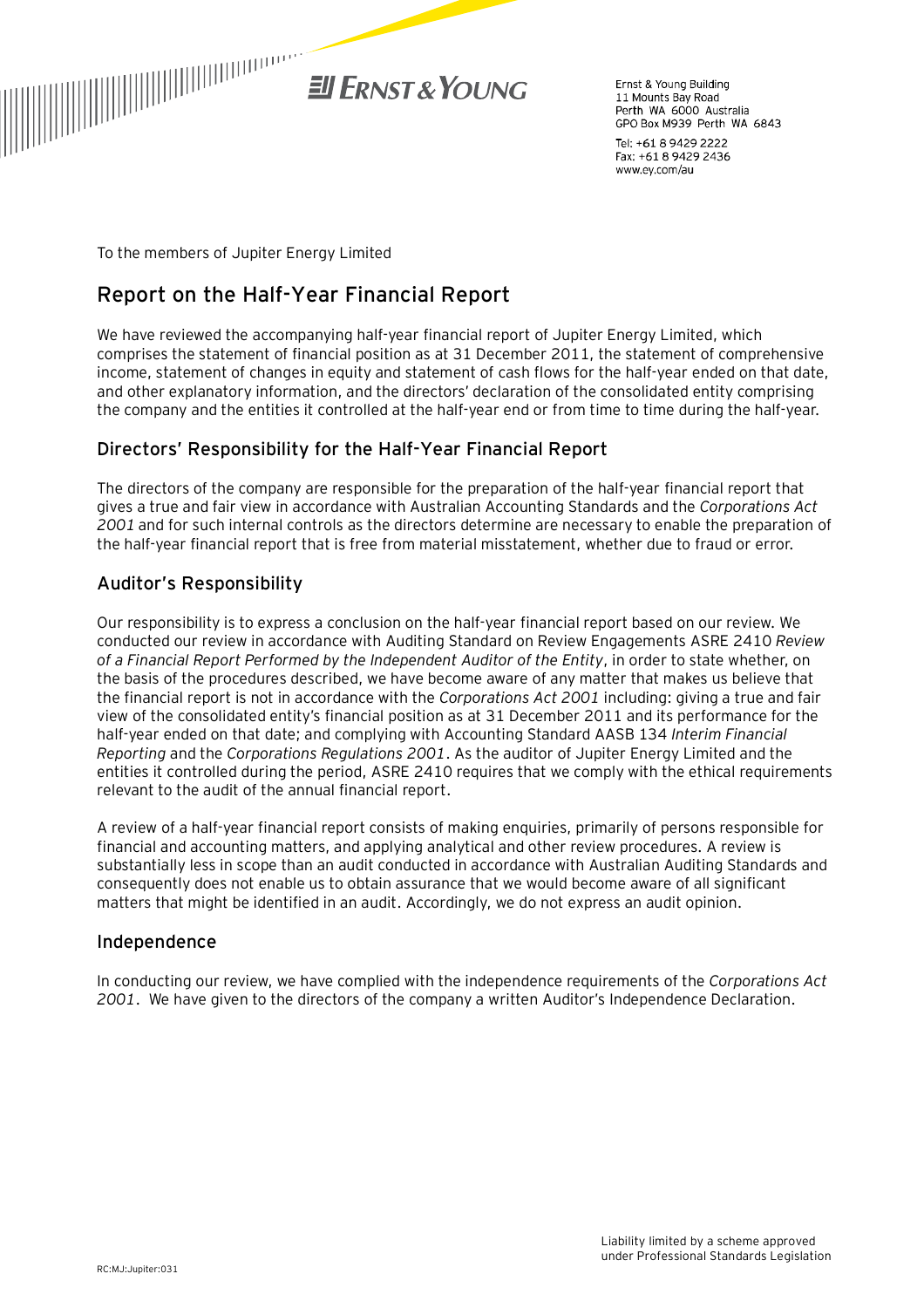

# Conclusion

Based on our review, which is not an audit, we have not become aware of any matter that makes us believe that the half-year financial report of Jupiter Energy Limited is not in accordance with the *Corporations Act 2001*, including:

- a) giving a true and fair view of the consolidated entity's financial position as at 31 December 2011 and of its performance for the half-year ended on that date; and
- b) complying with Accounting Standard AASB 134 *Interim Financial Reporting* and the *Corporations Regulations 2001*.

# Material Uncertainty Regarding Continuation as a Going Concern

Without modifying our conclusion, we draw attention to Note 2(a) in the financial report. As a result of the matters described in Note 2(a), there is a material uncertainty whether the consolidated entity will continue as a going concern and therefore whether it will realise its assets and extinguish its liabilities in the normal course of business and at the amounts stated in the financial report. The financial report does not include any adjustments relating to the recoverability and classification of recorded asset amounts or to the amounts and classification of liabilities that might be necessary should the consolidated entity not continue as a going concern.

Ernst & Young

R J Curtin Partner Perth 15 March 2012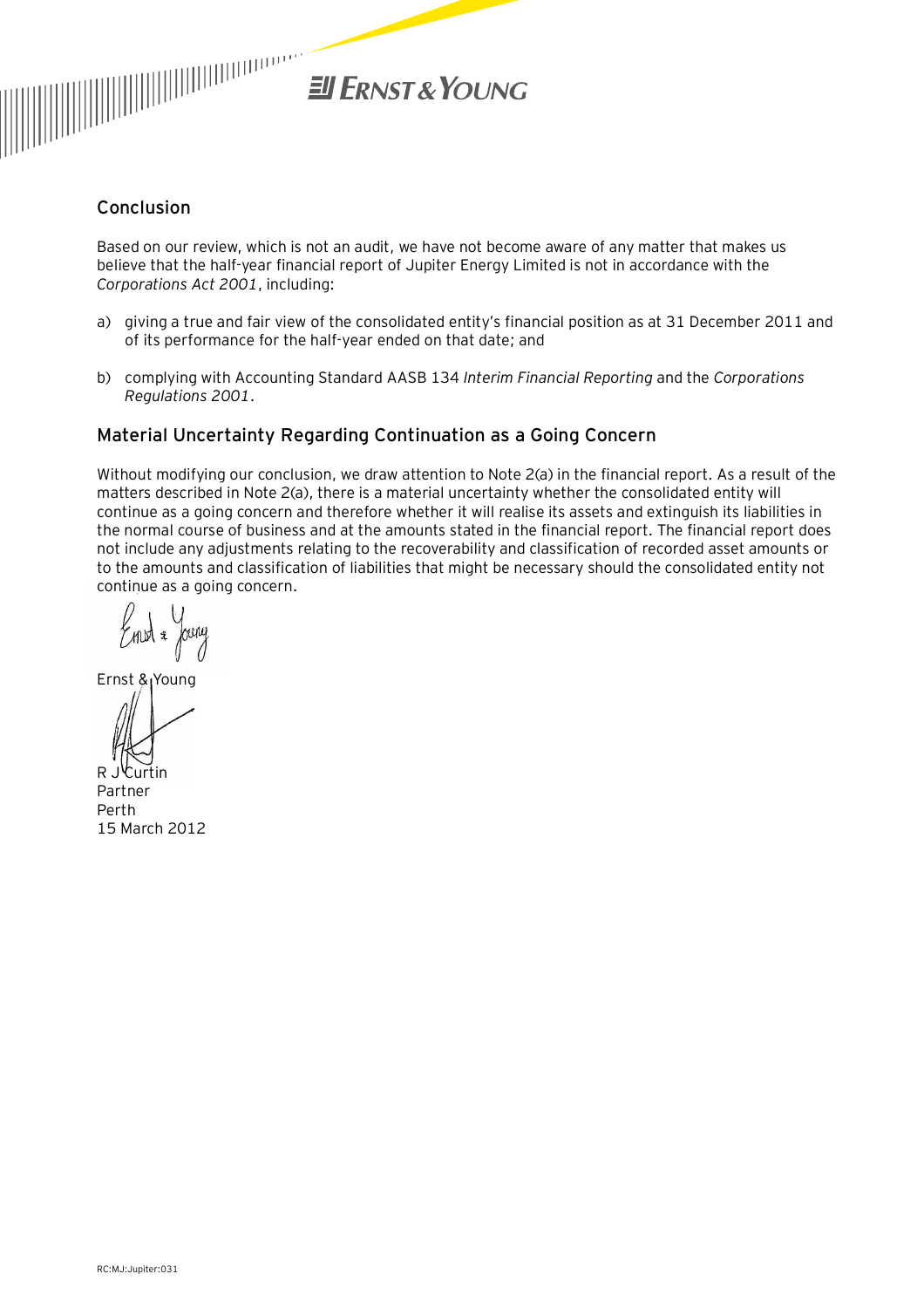#### **DIRECTORS' DECLARATION**

In accordance with a resolution of the Directors of Jupiter Energy Limited, I state that:

In the opinion of the Directors:

- a. The financial statements and notes of the consolidated entity are in accordance with the Corporations Act 2001, including:
	- I. giving a true and fair view of the financial position of the consolidated entity as at 31 December 2011 and the performance for the half-year ended on that date, and
	- II. complying with Accounting Standard AASB 134 "Interim Financial Reporting" and the Corporations Regulations 2001; and
- b. Subject to the matters disclosed at note 2, there are reasonable grounds to believe that the company will be able to pay its debts as and when they become due and payable.

This declaration is made in accordance with a resolution of the Board of Directors.

**G A Gander Executive Chairman/CEO** 

Signed in West Perth 15 March 2012.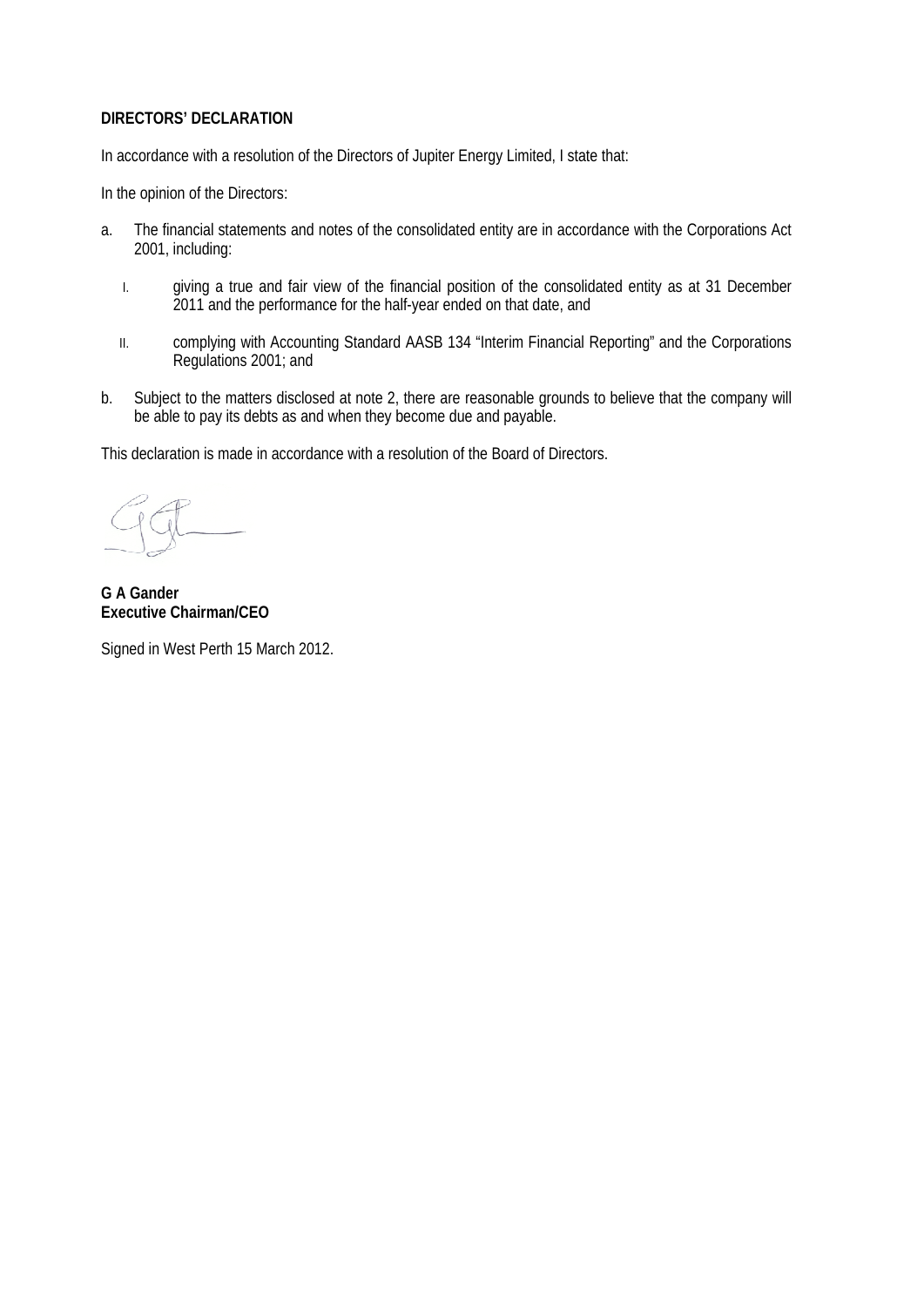# **STATEMENT OF COMPREHENSIVE INCOME FOR THE HALF-YEAR ENDED 31 DECEMBER 2011**

|                                                                                           |             |                                    | <b>Consolidated Entity</b>         |
|-------------------------------------------------------------------------------------------|-------------|------------------------------------|------------------------------------|
|                                                                                           |             | 6 months to<br>31 December<br>2011 | 6 months to<br>31 December<br>2010 |
|                                                                                           | <b>Note</b> | \$Α                                | \$Α                                |
| Interest revenue                                                                          |             | 20,978                             | 35,416                             |
| Other income                                                                              | 4           | 828,303                            |                                    |
|                                                                                           |             |                                    |                                    |
| Administration expenses                                                                   |             | (1,327,817)                        | (694, 202)                         |
| Consulting fees                                                                           |             | (226, 907)                         | (285, 465)                         |
| Depreciation expenses                                                                     |             | (55, 368)                          | (21, 422)                          |
| Employee benefits expense                                                                 |             | (922, 884)                         | (1, 282, 955)                      |
| Legal fees                                                                                |             | (33, 881)                          | (57, 695)                          |
| Occupancy expenses                                                                        |             | (74, 345)                          | (92, 570)                          |
| Loss on derivative                                                                        |             |                                    | (57, 678)                          |
| Interest expense                                                                          |             | (232, 130)                         |                                    |
| Foreign currency loss                                                                     |             |                                    | (791, 780)                         |
| <b>Total expenses</b>                                                                     |             | (2,873,332)                        | (3, 283, 767)                      |
| Loss before tax                                                                           |             | (2,024,051)                        | (3, 248, 349)                      |
| Income tax expense                                                                        |             |                                    |                                    |
| Loss after income tax                                                                     |             | (2,024,051)                        | (3, 248, 349)                      |
| Other comprehensive income                                                                |             |                                    |                                    |
| Foreign currency translation                                                              |             | 1,442,897                          | (3,596,569)                        |
| Total comprehensive loss for the period                                                   |             | (581, 154)                         | (6,844,918)                        |
|                                                                                           |             |                                    |                                    |
| Loss per share attributable to ordinary equity holders of<br>the parent (cents per share) |             |                                    |                                    |
| Basic loss per share                                                                      |             | (1.75)                             | (0.26)                             |
| Diluted loss per share                                                                    |             | (1.75)                             | (0.26)                             |

*The above Statement of Comprehensive Income should be read in conjunction with the accompanying notes.*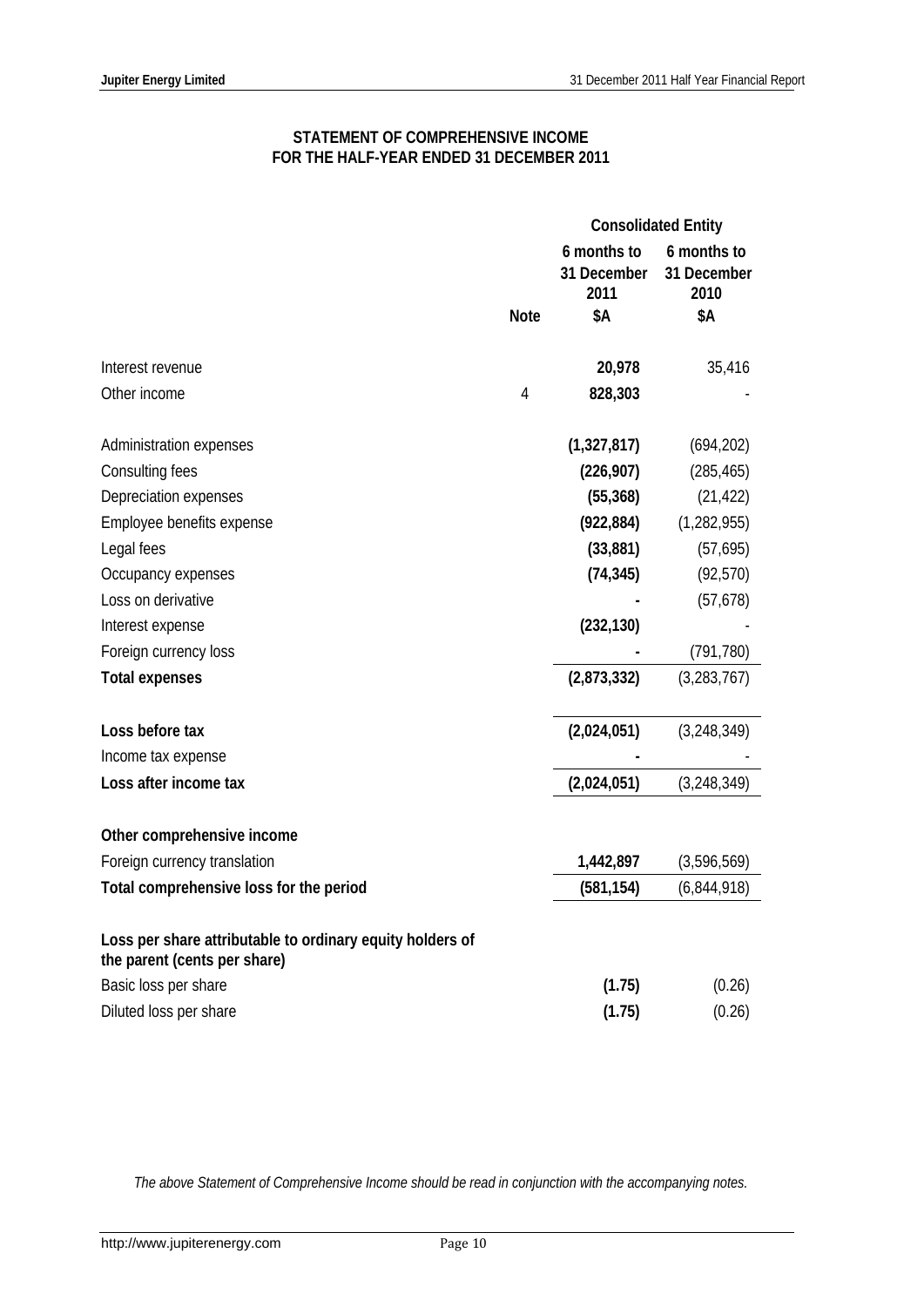#### **STATEMENT OF FINANCIAL POSITION AS AT 31 DECEMBER 2011**

|                                      |             | <b>Consolidated Entity</b> |                     |
|--------------------------------------|-------------|----------------------------|---------------------|
|                                      | <b>Note</b> | 31 December 2011<br>\$Α    | 30 June 2011<br>\$Α |
| <b>Current Assets</b>                |             |                            |                     |
| Cash and cash equivalents            | 5           | 4,597,275                  | 13,968,248          |
| Trade and other receivables          |             | 433,776                    | 1,410,979           |
| Other current assets                 |             | 300,300                    | 521,174             |
| <b>Total Current Assets</b>          |             | 5,331,351                  | 15,900,401          |
| <b>Non Current Assets</b>            |             |                            |                     |
| Trade and other receivables          |             | 2,839,325                  |                     |
| Plant and equipment                  |             | 890,396                    | 398,851             |
| Mineral exploration expenditure      | 6           | 35,715,356                 | 25,319,806          |
| Other financial assets               |             | 266,071                    | 128,404             |
| <b>Total Non Current Assets</b>      |             | 39,711,148                 | 25,847,061          |
| <b>Total Assets</b>                  |             | 45,042,499                 | 41,747,462          |
| <b>Current Liabilities</b>           |             |                            |                     |
| Payables                             | 7           | 1,003,030                  | 534,616             |
| Provisions                           |             | 91,729                     | 61,918              |
| <b>Total Current Liabilities</b>     |             | 1,094,759                  | 596,534             |
| <b>Non-Current Liabilities</b>       |             |                            |                     |
| Provisions                           |             | 282,534                    | 230,552             |
| Other financial liabilities          | 8           | 3,110,425                  |                     |
| <b>Total Non-Current Liabilities</b> |             | 3,392,959                  | 230,552             |
| <b>Total Liabilities</b>             |             | 4,487,718                  | 827,086             |
| <b>Net Assets</b>                    |             | 40,554,781                 | 40,920,376          |
| Equity                               |             |                            |                     |
| Contributed equity                   | 9           | 71,280,610                 | 71,280,610          |
| Share based payments reserve         | 10          | 4,138,012                  | 3,922,453           |
| Foreign currency translation reserve |             | (4,642,071)                | (6,084,968)         |
| <b>Accumulated losses</b>            |             | (30, 221, 770)             | (28, 197, 719)      |
| <b>Total Equity</b>                  |             | 40,554,781                 | 40,920,376          |

*The above Statement of Financial Position should be read in conjunction with the accompanying notes.*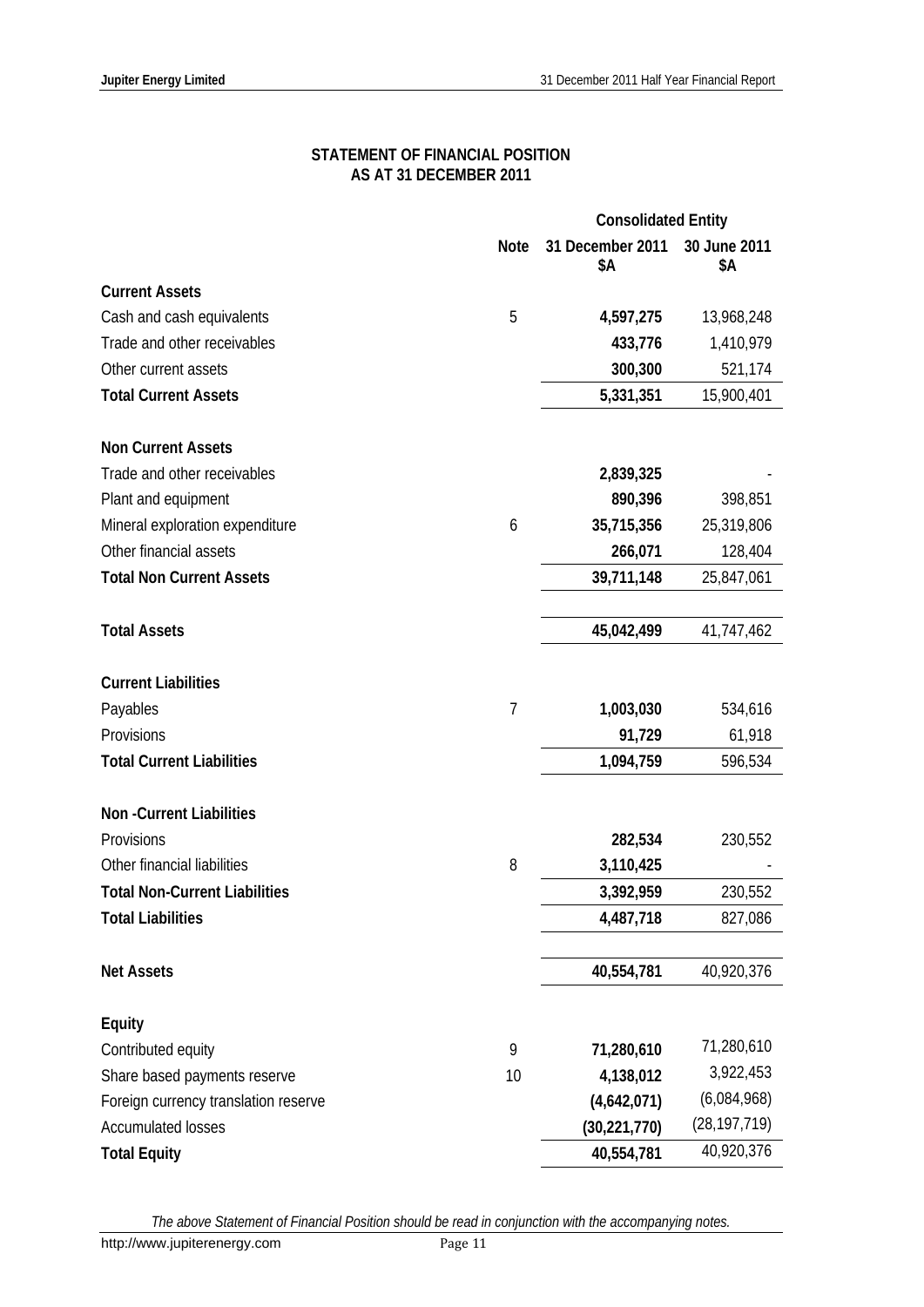| <b>CONSOLIDATED</b>           | <b>Issued</b><br>Capital | Share based<br>payment<br>reserve | Foreign<br>currency<br>translation<br>reserve | Accumulated<br>Losses | <b>Total Equity</b> |
|-------------------------------|--------------------------|-----------------------------------|-----------------------------------------------|-----------------------|---------------------|
|                               | \$Α                      | \$Α                               | \$Α                                           | \$Α                   | \$Α                 |
| As at 1 July 2011             | 71,280,610               | 3,922,453                         | (6,084,968)                                   | (28, 197, 719)        | 40,920,376          |
| Loss for the period           |                          |                                   |                                               | (2,024,051)           | (2,024,051)         |
| Other comprehensive<br>income |                          |                                   | 1,442,897                                     |                       | 1,442,897           |
| Total comprehensive<br>income |                          |                                   | 1,442,897                                     | (2,024,051)           | (581, 154)          |
| Share based payments          |                          | 215,559                           |                                               |                       | 215,559             |
| As at 31 December 2011        | 71,280,610               | 4,138,012                         | (4,642,071)                                   | (30, 221, 770)        | 40,554,781          |
|                               |                          |                                   |                                               |                       |                     |
| As at 1 July 2010             | 44,681,247               | 3,164,908                         | (1, 141, 302)                                 | (23, 308, 049)        | 23,396,805          |
| Loss for the period           |                          |                                   |                                               | (3, 248, 349)         | (3, 248, 349)       |
| Other comprehensive<br>income |                          |                                   | (3,596,569)                                   |                       | (3,596,569)         |
| Total comprehensive<br>income |                          |                                   | (3,596,569)                                   | (3, 248, 349)         | 16,551,887          |
| Share based payments          |                          | 485,014                           |                                               |                       | 485,014             |
| Shares issued                 | 16,682,381               |                                   |                                               |                       | 16,682,381          |
| Cost of share issue           | (635, 795)               |                                   |                                               |                       | (635, 795)          |
| As at 31 December 2010        | 60,727,833               | 3,649,922                         | (4, 737, 871)                                 | (26, 556, 398)        | 33,083,486          |

# **STATEMENT OF CHANGES IN EQUITY FOR THE HALF-YEAR ENDED 31 DECEMBER 2011**

*The above Statement of Changes in Equity should be read in conjunction with the accompanying notes.*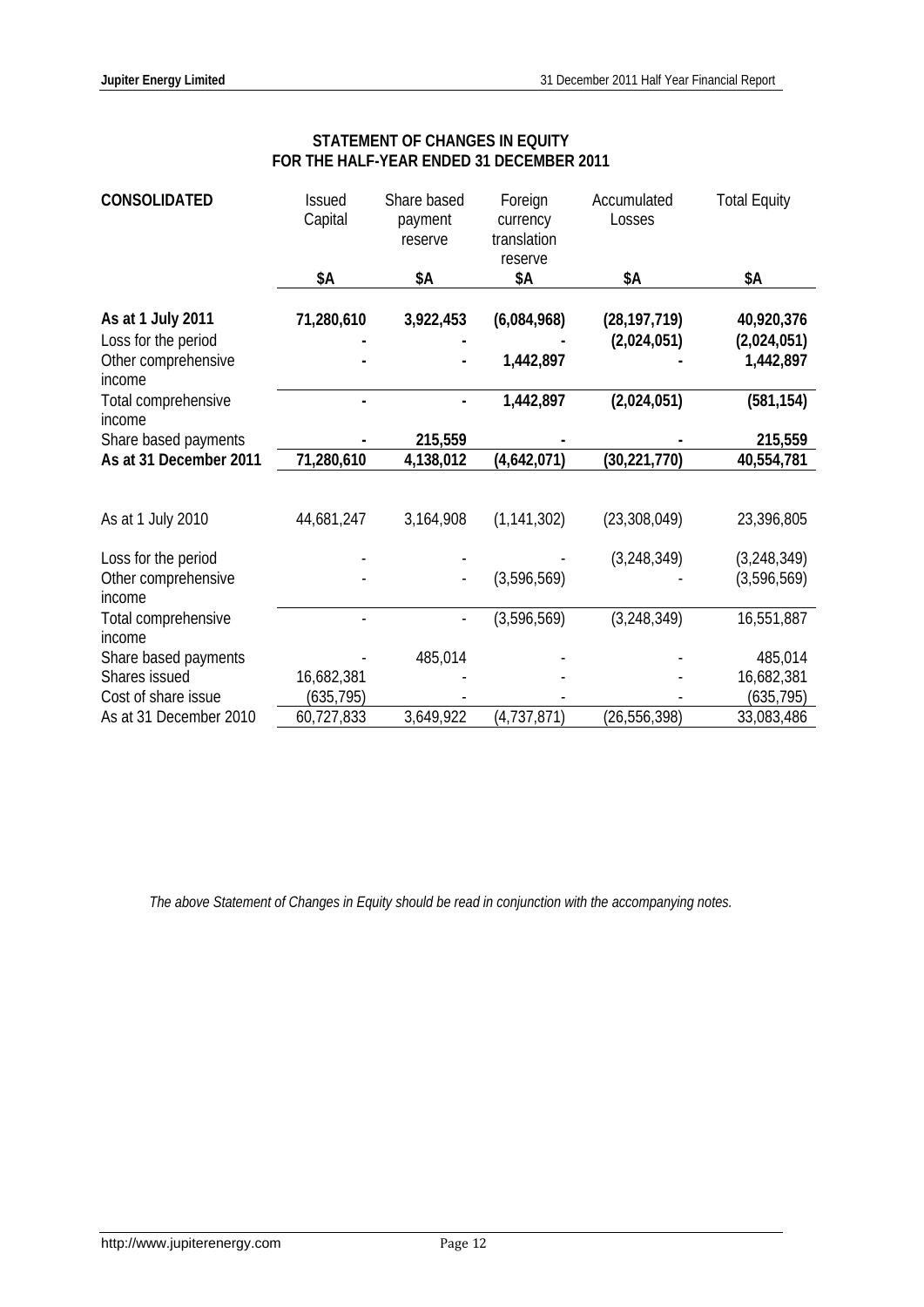# **STATEMENT OF CASH FLOWS FOR THE HALF-YEAR ENDED 31 DECEMBER 2011**

|                                               | <b>Consolidated Entity</b>                |                                           |
|-----------------------------------------------|-------------------------------------------|-------------------------------------------|
|                                               | 6 months to<br>31 December<br>2011<br>\$Α | 6 months to<br>31 December<br>2010<br>\$Α |
| Cash flows from operating activities          |                                           |                                           |
| Receipts from customers                       | 30,864                                    |                                           |
| Payments to suppliers and employees           | (2,901,540)                               | (2, 191, 037)                             |
| Interest received                             | 20,860                                    | 35,417                                    |
| Net cash (used in) operating activities       | (2,849,816)                               | (2, 155, 620)                             |
| Cash flows from investing activities          |                                           |                                           |
| Payments for exploration expenditure          | (9,676,460)                               | (5, 412, 758)                             |
| Payments for plant and equipment              | (451, 233)                                | (23, 379)                                 |
| Net cash (used in) investing activities       | (10, 127, 693)                            | (5,436,137)                               |
| Cash flows from financing activities          |                                           |                                           |
| Proceeds from convertible note                | 3,482,361                                 |                                           |
| Proceeds from issue of shares                 |                                           | 16,672,381                                |
| Transaction costs from issue of shares        |                                           | (625, 795)                                |
| Net cash provided by financing activities     | 3,482,361                                 | 16,046,586                                |
| Net increase/(decrease) in cash held          | (9, 495, 148)                             | 8,454,829                                 |
| Cash at the beginning of the financial period | 13,968,248                                | 1,327,806                                 |
| Foreign exchange gain/(loss)                  | 124,175                                   | (809, 815)                                |
| Cash at the end of the financial period       | 4,597,275                                 | 8,972,820                                 |

*The above Statement of Cash Flows should be read in conjunction with the accompanying notes.*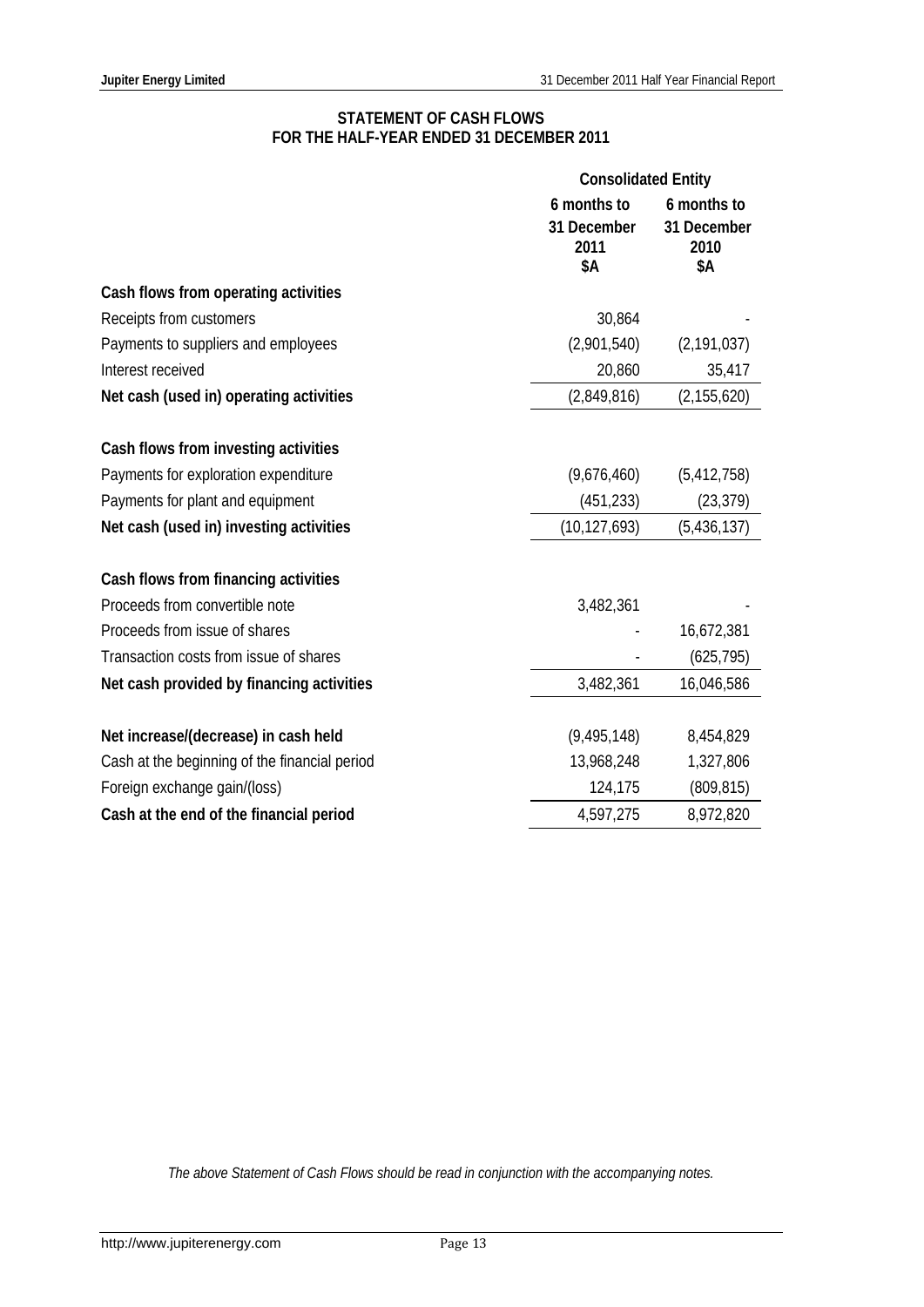# **NOTES TO THE FINANCIAL STATEMENTS**

### **1. CORPORATE INFORMATION**

The half year financial report of Jupiter Energy Limited for the period 31 December 2011 was authorised for issue in accordance with a resolution of the Directors on 15 March 2012.

Jupiter Energy Limited is a company limited by shares that is incorporated and domiciled in Australia and whose shares are publicly listed on Australian Securities Exchange and the Alternative Investment Market.

The registered office is Level 2, 28 Kings Park Road, West Perth, Western Australia 6005.

# **2. BASIS OF PREPARATION AND ACCOUNTING POLICIES**

#### **(a) Basis of preparation**

This condensed financial report for the half-year ended 31 December 2011 has been prepared in accordance with AASB 134 *Interim Financial Reporting* and the *Corporations Act 2001.* 

All monetary values are reported in A\$ unless otherwise stated.

The half-year financial report does not include all notes of the type normally included within the annual financial report and therefore cannot be expected to provide as full an understanding of the financial performance, financial position and financing and investing activities of the consolidated entity as the full financial report.

It is recommended that the half-year financial report be read in conjunction with the annual report for the year ended 30 June 2011 and considered together with any public announcements made by Jupiter Energy Limited during the half-year ended 31 December 2011 in accordance with the continuous disclosure obligations of the ASX listing rules.

#### *Going Concern*

The consolidated financial statements have been prepared on a going concern basis with the Directors of the opinion that the Group can meet its obligations as and when they fall due.

The Directors recognise that the Company will need to raise additional equity and secure Trial Production licenses / final approvals outstanding for the J-50 and J-52 wells in the short-term to fund planned exploration, drilling and development activities for Block 31.

The Directors are confident of being able to raise the required capital and that all the required paperwork is in place to secure the J-50 and J-52 Trial Production licenses and approvals, to allow for oil to be sold under the licenses, but note that these have not been secured at the date of this report.

Should the Group not achieve the matters set out above, there is uncertainty whether the Group would continue as a going concern and therefore whether it would realise its assets and extinguish its liabilities in the normal course of business and at the amounts stated in the financial report. The financial report does not include adjustments relating to the recoverability or classification of the recorded assets amounts nor to the amounts or classification of liabilities that might be necessary should the Group not be able to continue as a going concern.

# **(b) Accounting policies**

The accounting policies adopted in the preparation of the half year financial report are consistent with those followed in the preparation of the Group's financial statements for the year ended 30 June 2011. All new and amended accounting standards and interpretations effective 1 July 2011 have been adopted by the Group. The adoption of new standards and amendments from 1 July 2011 has not had a significant impact on the accounting policies of the Group.

The Group has not elected to early adopt any new standards or amendments that are issued by not yet effective.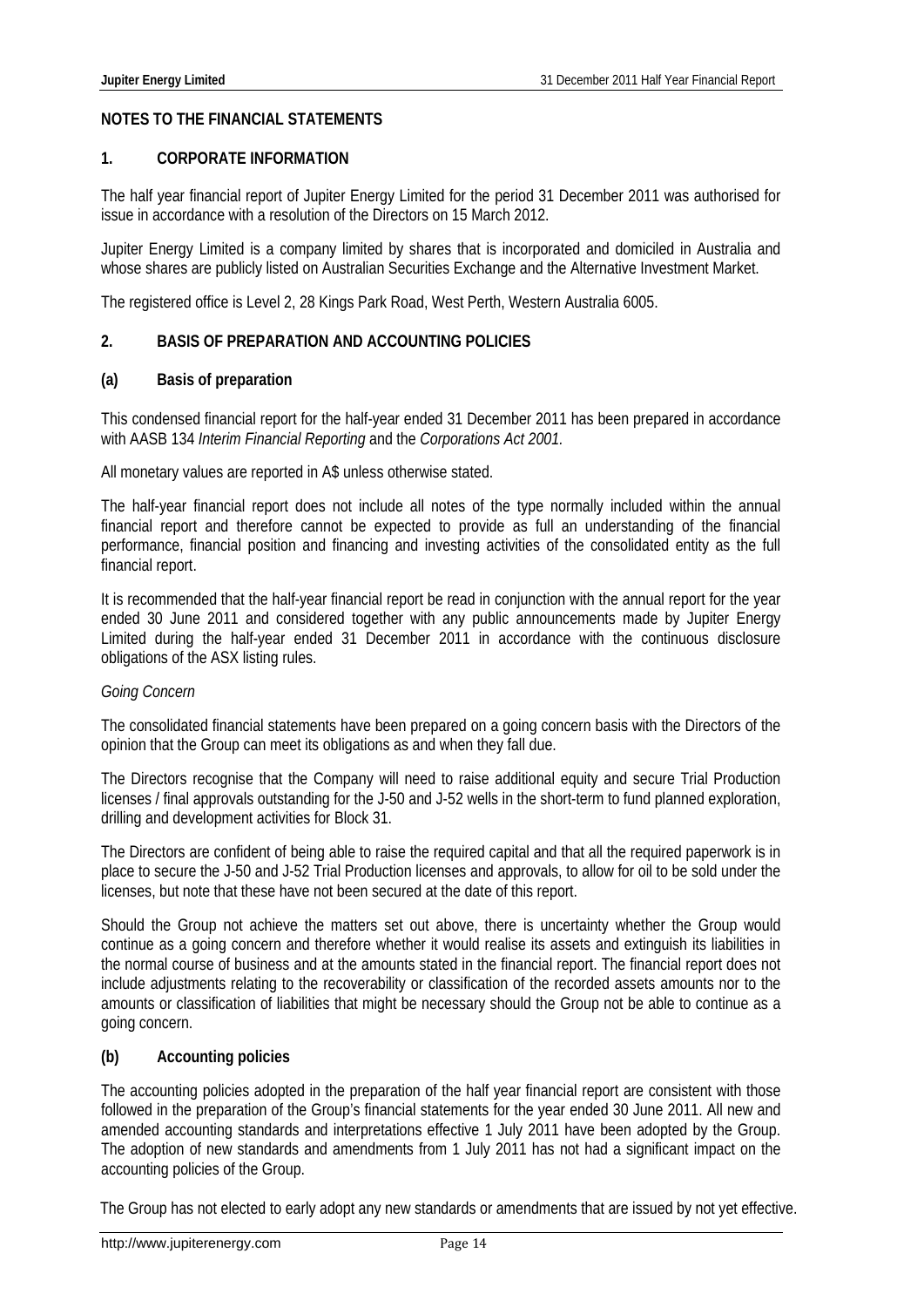# **NOTES TO FINANCIAL STATEMENTS (CONTINUED)**

# **2. BASIS OF PREPARATION AND ACCOUNTING POLICIES (CONTINUED)**

**(b) Accounting policies (Continued)** 

#### **New Accounting Policies**

The Group has adopted the following policies during the period:

### **Financial Instruments Issued by the Company**

Debt and equity instruments are classified as either liabilities or as equity in accordance with the substance of the contractual arrangement. Transaction costs arising on the issue of equity instruments, net of associated tax, are recognised directly in equity as a reduction of the proceeds of the equity instrument to which the costs relate. Transaction costs are the costs that are incurred directly in connection with the issue of those equity instruments andwhich would not have been incurred had those instruments not been issued.

#### *Convertible Note*

The Convertible Note is split into two components: a debt component and a component representing the embedded derivatives in the Convertible Note. The debt component represents the Group's liability for future interest coupon payments and the redemption amount. The embedded derivatives represent the value of the option that note holders have to convert into ordinary shares in the Company.

# **(b) Accounting policies**

The debt component of the Convertible Note is measured at amortised cost and therefore increases as the present value of the interest coupon payments and redemption amount increases, with a corresponding charge to interest expense. The debt component decreases by the cash interest coupon payments made. The embedded derivative is measured at fair value at each balance sheet date, and the change in the fair value is recognised in the income statement.

#### **3. SEGMENT REPORTING**

The Consolidated Entity is exploring for oil and gas in Kazakhstan. Each activity has been aggregated as they have similar economic characteristics and are being conducted in one area of interest. The operations of the Consolidated Entity therefore present one operating segment under AASB 8 Operating Segments.

The accounting policies applied for internal reporting purposes are consistent with those applied in the preparation of the half year financial report.

# **4. OTHER INCOME**

|                               | <b>Consolidated Entity</b> |                            |
|-------------------------------|----------------------------|----------------------------|
|                               | 6 months to                | 6 months to                |
|                               | 31 December<br>2011<br>\$Α | 31 December<br>2010<br>\$Α |
| Other income                  | 21,455                     |                            |
| Unrealised gain on derivative | 510,925                    |                            |
| Foreign currency gain         | 295,923                    |                            |
|                               | 828,303                    |                            |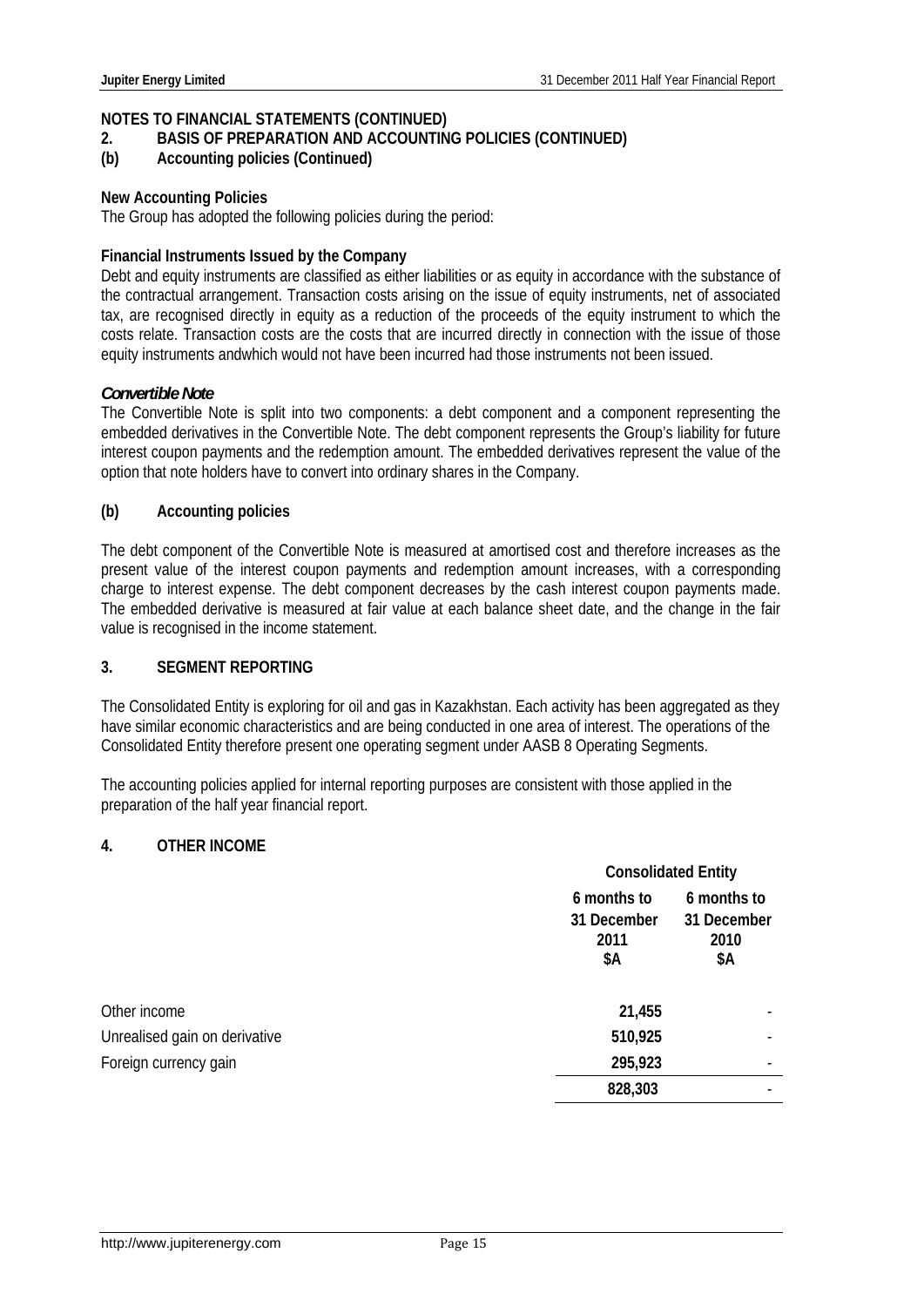### **NOTES TO FINANCIAL STATEMENTS (CONTINUED)**

# **5. CASH AND CASH EQUIVALENTS**

|                                                                                                                    | <b>Consolidated Entity</b> |                    |
|--------------------------------------------------------------------------------------------------------------------|----------------------------|--------------------|
|                                                                                                                    | 31 Dec 2011<br>SΑ          | 31 Dec 2010<br>\$Α |
| For the purpose of the half year cash flow statement, cash and cash<br>equivalents are comprised of the following: |                            |                    |
| Cash at bank and in hand                                                                                           | 4,597,275                  | 8,967,156          |
| Short-term deposits                                                                                                |                            | 5,664              |
|                                                                                                                    | 4,597,275                  | 8,972,820          |
| 6.<br><b>MINERAL EXPLORATION EXPENDITURE</b>                                                                       |                            |                    |

|                                     | <b>Consolidated Entity</b> |                    |
|-------------------------------------|----------------------------|--------------------|
|                                     | 31 Dec 2011<br>SΑ          | 30 June 2011<br>SΑ |
| Opening balance                     | 25,319,806                 | 22,282,954         |
| Additions                           | 9,676,460                  | 7,189,909          |
| Foreign exchange translation        | 719,090                    | (4, 153, 057)      |
| Balance at the end of the half-year | 35,715,356                 | 25,319,806         |

#### **7. OTHER PAYABLES**

|                                          |                    | <b>Consolidated Entity</b> |  |
|------------------------------------------|--------------------|----------------------------|--|
|                                          | 31 Dec 2011<br>\$Α | 30 June 2011<br>\$Α        |  |
| Trade creditors                          | 195,987            | 298,307                    |  |
| Accrued expenses                         | 32,100             | 47,401                     |  |
| Other payables                           | 774,943            | 188,908                    |  |
|                                          | 1,003,030          | 534,616                    |  |
| 8.<br><b>OTHER FINANCIAL LIABILITIES</b> |                    |                            |  |
| Convertible note                         | 2,548,150          |                            |  |
| Derivative liability                     | 562,275            |                            |  |
|                                          | 3,110,425          |                            |  |

On 29 September 2011, the Company agreed terms on a US\$3.45m Convertible Note with major shareholder Soyuzneftegas Capital Limited (SNG).

The key terms of the Convertible Note are:

- Effective date: 29 September 2011
- Coupon Rate: 15% per annum
- Term: 24 months with interest payable quarterly in arrears
- Conversion price: US\$0.75, SNG has right to convert earlier if there is a capital raising prior to conversion and the price of that capital raising is less than \$0.75. In this instance, the conversion price will be reduced to be in line with the capital raising price.
- Number of shares to be issued if note converted at US\$0.75: 4.6 million, representing approximately 4% of the issued share capital
- Arrangement Fee: 1%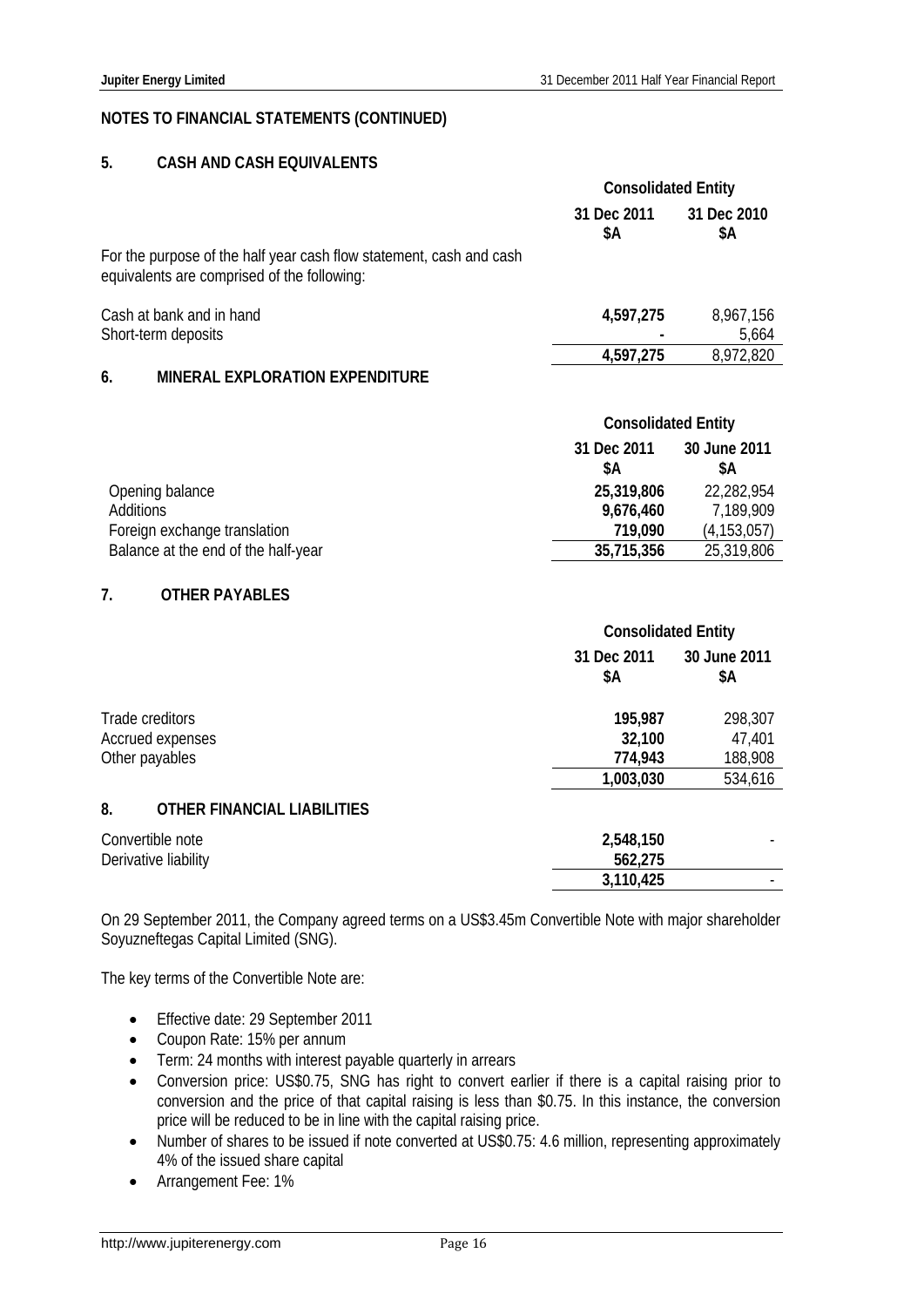# **NOTES TO FINANCIAL STATEMENTS (CONTINUED) 8. OTHER FINANCIAL LIABILITIES (CONTINUED)**

#### **Valuation of Convertible Note**

The Note has an embedded derivative in the form of a call option for the holder to convert the outstanding amount on the Note at US\$0.75 per Jupiter ordinary share.

The convertible equity feature of the Note has been separated from the liability component of the Note for financial reporting purposes. As the call option to convert the note into shares does not meet the definition of an equity instrument, as the exercise price is denominated in foreign currency to the company's functional currency, the convertible call option is classified as a Derivative liability and measured at fair value through the profit and loss account.

The Derivative component of the Note was valued using the Black Scholes option valuation methodology. The Black Scholes option valuation methodology calculates the expected benefit from acquiring the shares outright less the present value of paying the exercise price for the options on date of expiration.

# **9. CONTRIBUTED EQUITY**

|                              | 31 Dec 2011 | 30 June 2011 |
|------------------------------|-------------|--------------|
|                              | SΑ          | \$Α          |
| <i><b>Issued Capital</b></i> |             |              |
| Ordinary shares (a)          | 70,986,412  | 70,986,412   |
| Options (b)                  | 294.198     | 294,198      |
|                              | 71,280,610  | 71,280,610   |

#### **(a) Movements in ordinary share capital**

|                                        | No.             | \$Α        |
|----------------------------------------|-----------------|------------|
| Balance 1 July 2010                    | 886,220,391     | 44,397,049 |
| Issue of shares - Placement            | 277, 777, 778   | 7,500,000  |
| Issue of shares - Rights issue 1 for 3 | 339,717,817     | 9,172,381  |
| <b>Issue to Pursuit Capital</b>        | 7,718,695       |            |
| Cost of issue                          |                 | (875, 075) |
| Balance 31 December 2010               | 1,511,434,681   | 60,433,635 |
| Issue of shares - Placement            | 226,500,061     | 11,098,591 |
| Cost of issue                          |                 | (306, 533) |
| Balance 30 June 2011                   | 1,737,934,742   | 70,986,412 |
| 1 for 15 reconstruction                | (1,622,072,426) |            |
| Balance 31 December 2011               | 115,862,316     | 70,986,412 |

A further 266,667 shares were issued on 01 February 2012. The issue of these shares was approved by shareholders at the Annual General Meeting on 28 November 2011 and were issued as part of the Retirement Deed signed with former Director Erkin Svanbayev

This brings the total number of ordinary shares on issue as at the date of this report to 116,130,154.

#### **(b) Movements in options**

| Balance 31 December 2009 | 333,000,000   | 284.198 |
|--------------------------|---------------|---------|
| Expiry of listed options | (300,000,000) |         |
| Balance 30 June 2010     | 33,000,000    | 284,198 |
| Issue of options         |               | 10,000  |
| Balance 31 December 2010 | 33,000,000    | 294.198 |
| Balance 31 December 2011 | 33,000,000    | 294,198 |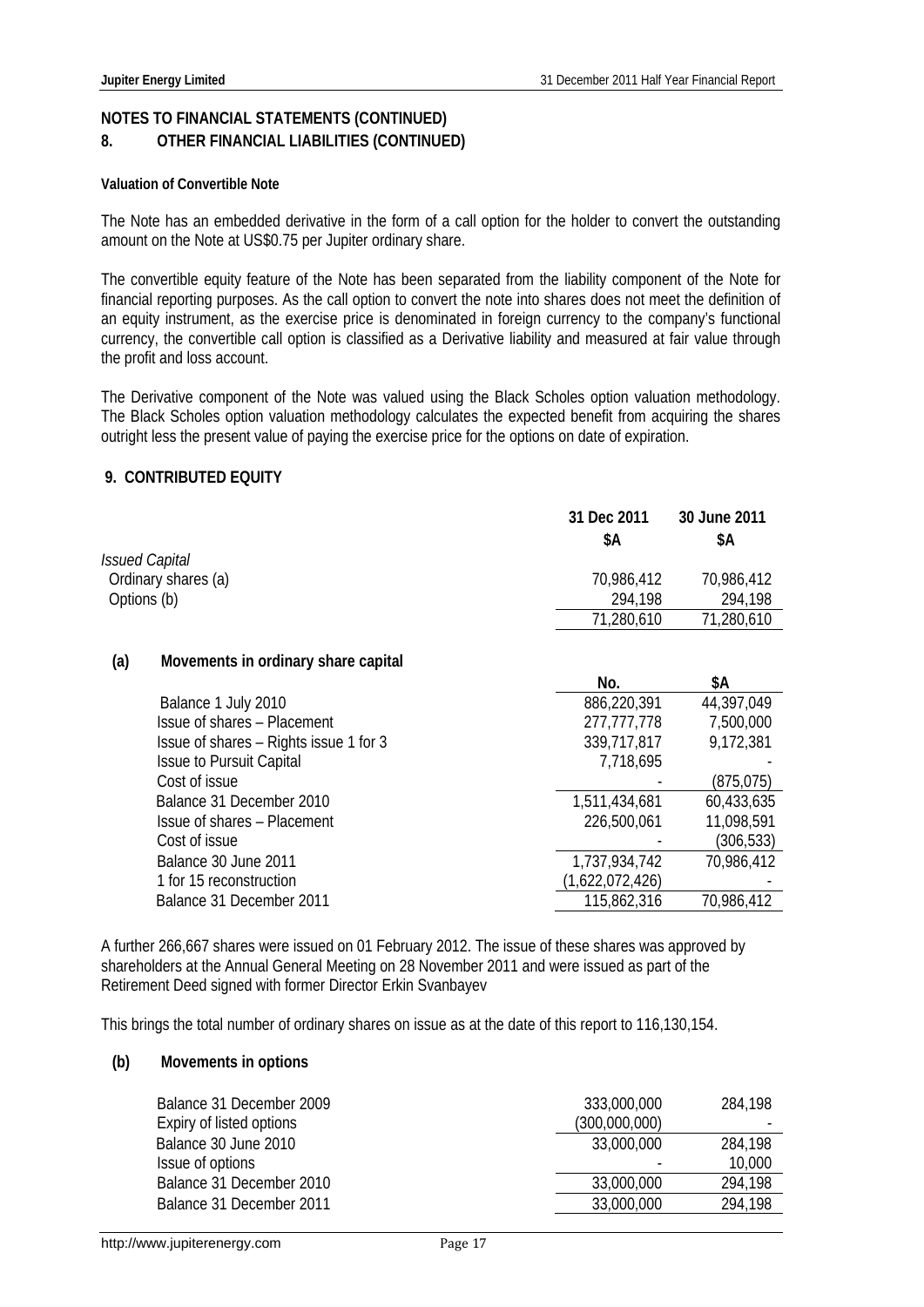# **NOTES TO FINANCIAL STATEMENTS (CONTINUED)**

# **10. SHARE BASED PAYMENTS**

On 12 August 2011, 2,133,334 performance rights were approved by shareholders to directors. Subject to a minimum increase of 25%, the Performance Rights for each holder shall vest in proportion to the % increase in the Share price of the Company above 4.9 cents on a pre-Consolidation basis or 73.5 cents on a post-Consolidation basis (Vesting Condition). In respect of the Vesting Condition, the % increase in the Share price of the Company will be calculated by reference to the volume weighted average price of Shares in the 20 consecutive trading days immediately prior to the Vesting Date (25th August 2012)

The fair value of performance rights granted to directors is estimated as at the grant date using a hybrid model incorporates a trinomial option valuation and a Monte Carol simulation option pricing model taking into account the terms and conditions upon which the instruments were granted.

The following table lists the inputs to the models for the period ended 31 December 2011:

Performance Rights

| Grant date                   | 26 August 2011 |
|------------------------------|----------------|
| Number of performance rights | 2,133,334      |
| Share price                  | 60 cents       |
| Exercise price               | 0 cents        |
| Dividend Yield               | 0.0%           |
| <b>Expected volatility</b>   | 80.0%          |
| Risk-free interest rate      | 4.80%          |
| Expected life                | 1 year         |
| Weighted average fair value  | 27 cents       |
| Total amount                 | \$576,000      |
| Expensed to 31 December 2011 | \$192,000      |

During the year 10,000,000 (pre consolidation) performance rights were cancelled. \$23,559 has been expensed in relation to these rights.

# **11. CONTINGENT LIABILITIES**

There has been no significant change in contingent liabilities since the last annual reporting date.

# **12. EVENTS SUBSEQUENT TO REPORTING DATE**

Except as disclosed above, there are no matters or circumstances that have arisen since the end of the period which significantly affected or may significantly affect the operations of the Group, the results of those operations or the state of affairs of the Group not otherwise disclosed in future financial years.